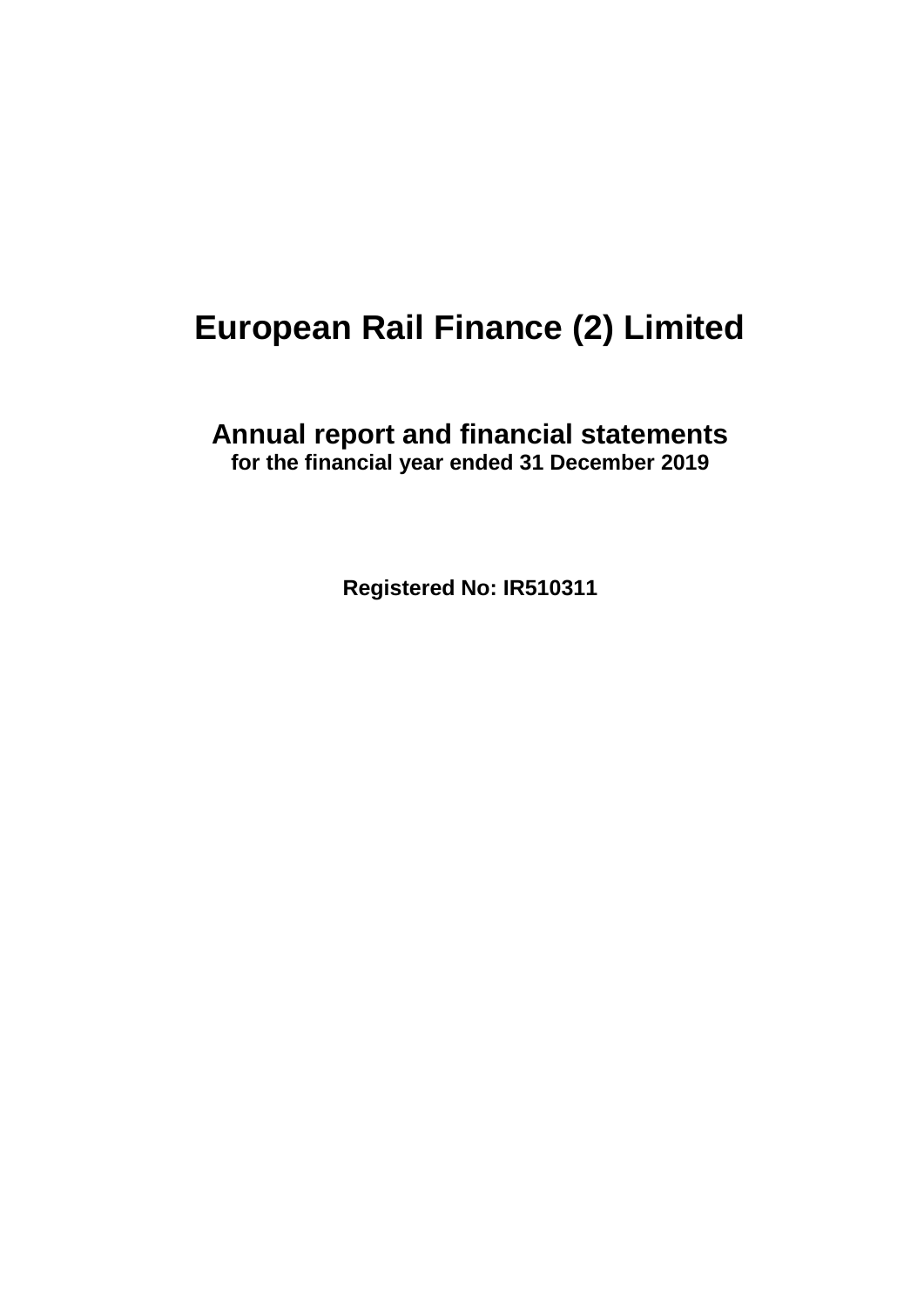## **Annual report and financial statements**

for the financial year ended 31 December 2019

| <b>Contents</b>                          | Page |
|------------------------------------------|------|
| Directors' report                        |      |
| Statement of Directors' responsibilities | 5    |
| Independent Auditor's report             | 6    |
| Income statement                         | 9    |
| Statement of comprehensive income        | 9    |
| Statement of financial position          | 10   |
| Statement of cash flows                  | 11   |
| Statement of changes in equity           | 12   |
| Notes to the annual financial statements | 13   |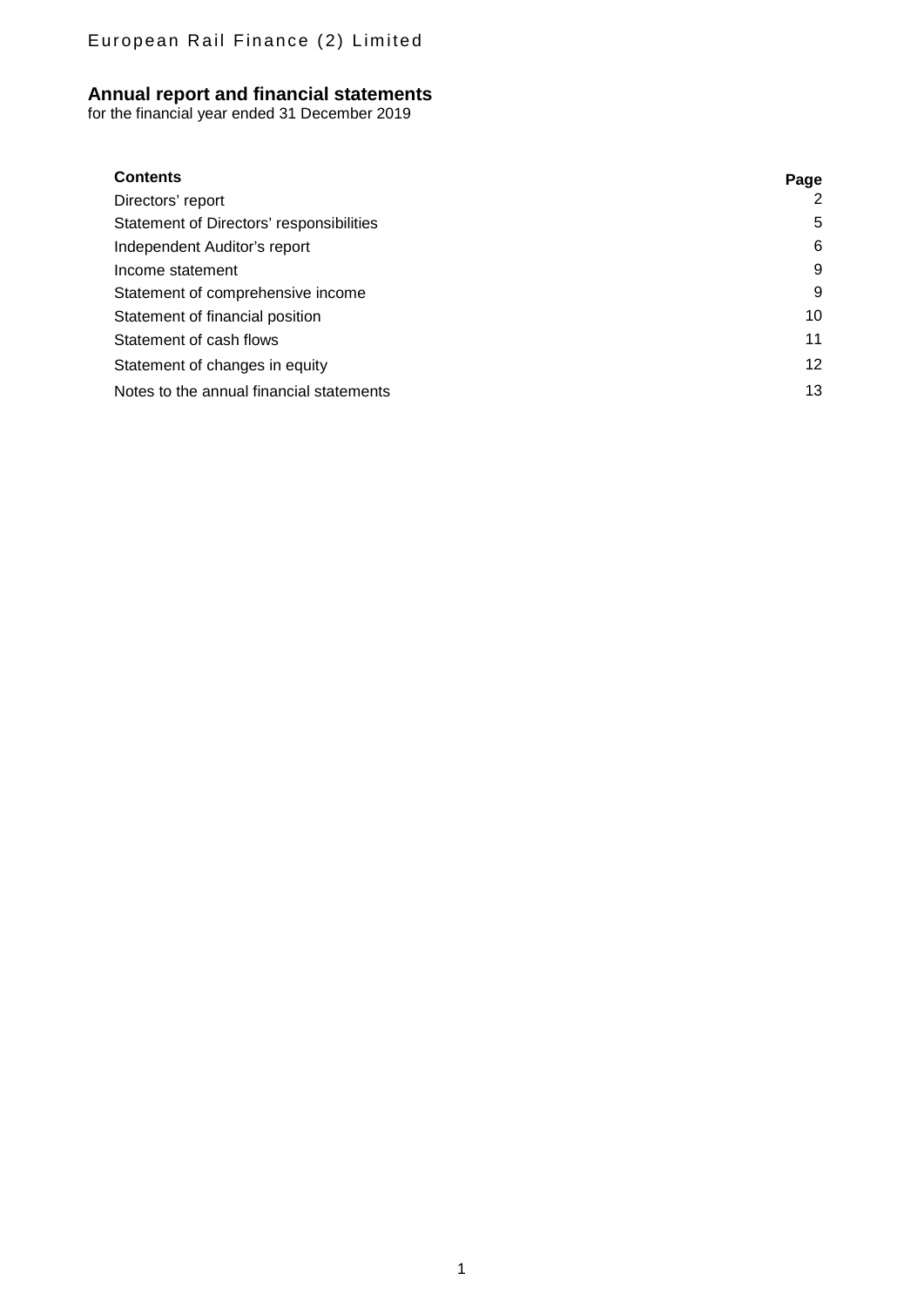## **Directors' report**

for the financial year ended 31 December 2019

The Directors present their Annual report together with the audited financial statements for the financial year ended 31 December 2019.

## **Principal activities**

European Rail Finance (2) Limited (the "Company") continues to own all of the ordinary share capital of European Rail Finance Limited. The Company forms part of the Eversholt UK Rails Group ("Group") more fully described in note 14.

#### **Business review**

In the financial year the Company generated a result of £nil (2018 loss: £3,009,000). As at 31 December 2019 the Company had net assets of £2,292,000 (2018: £2,292,000).

The Company is funded by borrowings from another group undertaking and equity from its immediate parent.

The Company has no employees (2018: nil). Directors have been remunerated by another group undertaking, Eversholt Rail Limited.

## **Risk management**

The Company is subject to the risk management objectives and policies of the Group. The risks relevant to the Company, together with an analysis of the exposure to such risks, are set out in note 13 of the financial statements.

The principal business risk for the Company is the risk of diminution in the value of the investment in European Rail Finance Limited.

#### **COVID-19**

The Directors have considered the potential impacts of COVID-19 upon the Company and its ability to meet commitments in the foreseeable future. The Company is exposed to the impacts of COVID-19 through its relationships with fellow group undertakings, which are ultimately dependent on the viability of the Group's rolling stock leasing business. One area of potential impact upon the Group's business is a threat to the viability of train operators due to long term passenger volume decline. This is largely mitigated in the short term by the UK Government's Emergency Management Arrangements, through which support is provided to franchised passenger service operators for a period of six months. At this stage, it is anticipated that demand for rail services in the UK will revert to historical levels once effective management of the disease is established. The Group's current rolling stock procurement, maintenance and enhancement plans may be subject to delays caused by COVID-19, however this is not considered material in the context of the business.

In common with UK businesses generally, the Group's business is also exposed to other risks including access to capital markets, impacts on supply chains, employee health and access to the workplace. The Group has introduced governance processes to closely monitor the impacts and where possible, mitigation has been put in place to limit the impact on the Group. The Group has access to undrawn borrowing facilities which could be utilised in the event of a prolonged severe period of disruption.

At this stage, the Directors do not believe that there are any material impacts on the Company, nor changes to risk management as described in note 13. The Directors consider the key critical judgement in reaching this conclusion to be the duration of restrictions on travel in response to COVID-19 and the UK Government's continued support to the rail industry. This conclusion reflects the nature of the Company's (and its subsidiary's) activities and the way in which cash is managed across the Group, enabling the Company to borrow funds from another group undertaking to meet any shortfall. Nevertheless, the Directors continue to keep the position under review, monitoring events and possible outcomes, as the full impact of COVID-19 emerges.

## **Financial performance**

The Company's results for the financial year are as detailed in the Income statement on page 9.

The Group manages its operations on a consolidated basis, therefore the Company's Directors believe that further specific performance measures for the Company are not necessary or appropriate for an understanding of its performance. Performance measures for the Group are disclosed in the accounts of Eversholt UK Rails Limited.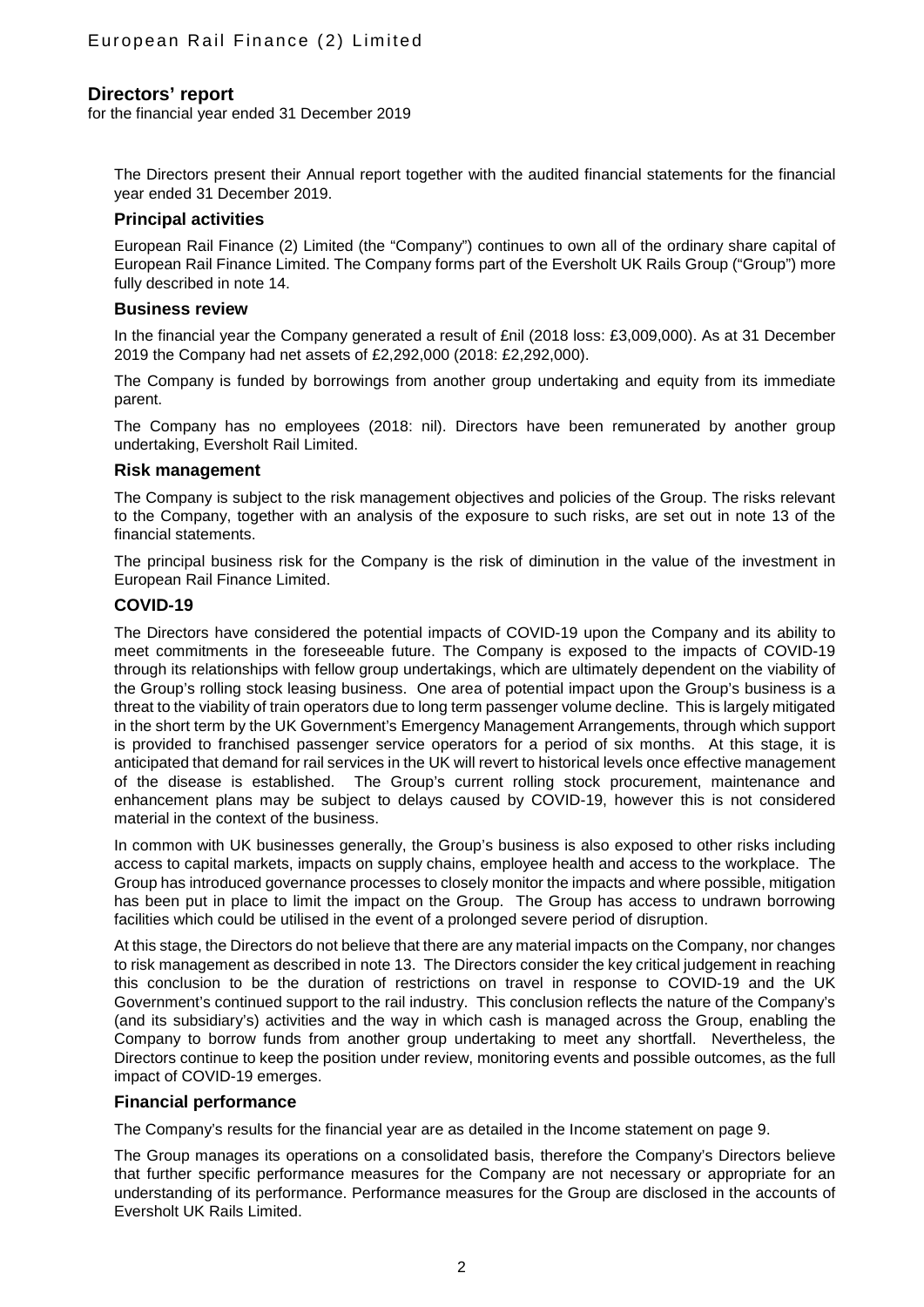## **Directors' report (continued)**

for the financial year ended 31 December 2019

## **Business environment**

The Directors monitor the business environment in which the Company's subsidiary operates from a group perspective and details of relevant matters, including the withdrawal of the United Kingdom from the European Union and climate change, are disclosed in the financial statements of Eversholt UK Rails Limited.

#### **Political donations**

No political donations were made during the financial year (2018: £nil).

#### **Directors**

The Directors who served at any time during the financial year and up to the date of signing were as follows:

#### **Name**

M B Kenny A J Course (resigned on 16 September 2019) A J Wesson

The Articles of Association of the Company provide that in certain circumstances the Directors are entitled to be indemnified out of the assets of the Company against claims from third parties in respect of certain liabilities arising in connection with the performance of their functions. Indemnity provisions of this nature have been in place during the financial year but have not been utilised by the Directors. The Directors have no interests in the share capital of the Company.

## **Future developments**

The outbreak of COVID-19 is a very significant humanitarian and economic event facing many businesses. It has become clear that this will result in a significant economic slowdown, if not recession, in the months ahead. In this period of huge uncertainty, it is very difficult to make forward looking statements or predictions with any great certainty. However, we believe that the impact of COVID-19 will be a temporary disruption and will ultimately pass. In the meantime, we have stress tested our business model to understand what the impact would be, as discussed in the Going Concern statements in this annual report.

It is currently anticipated that the Company will be voluntarily liquidated in 2020 on a date yet to be determined as part of the ongoing simplification of the Group structure.

## **Dividends**

During the financial year the Directors declared and paid dividends of £nil (2018: £456,500,000).

#### **Going concern basis**

The Directors consider the results for the financial year and the year end position of the Company to be satisfactory. As part of the ongoing simplification of the Group structure it is anticipated that the Company will be voluntarily liquidated in 2020. The Company therefore ceases to be a going concern. As such, the financial statements have been prepared on a basis other than that of a going concern as required by IAS 1 "Presentation of Financial Statements".

The carrying value of the assets and liabilities held by the Company have been reassessed and recorded at their realisable value.

In making this assessment, the Directors have considered a wide range of information relating to present and future conditions, including the potential impact of COVID-19 upon the business described above.

#### **Disclosure of information to the auditor**

Each person who is a director at the date of approval of this Annual report confirms that so far as the Director is aware, there is no relevant audit information of which the Company's auditor is unaware and the Director has taken all the steps that he/she ought to have taken as a director in order to make himself/herself aware of any relevant audit information and to establish that the Company's auditor is aware of that information.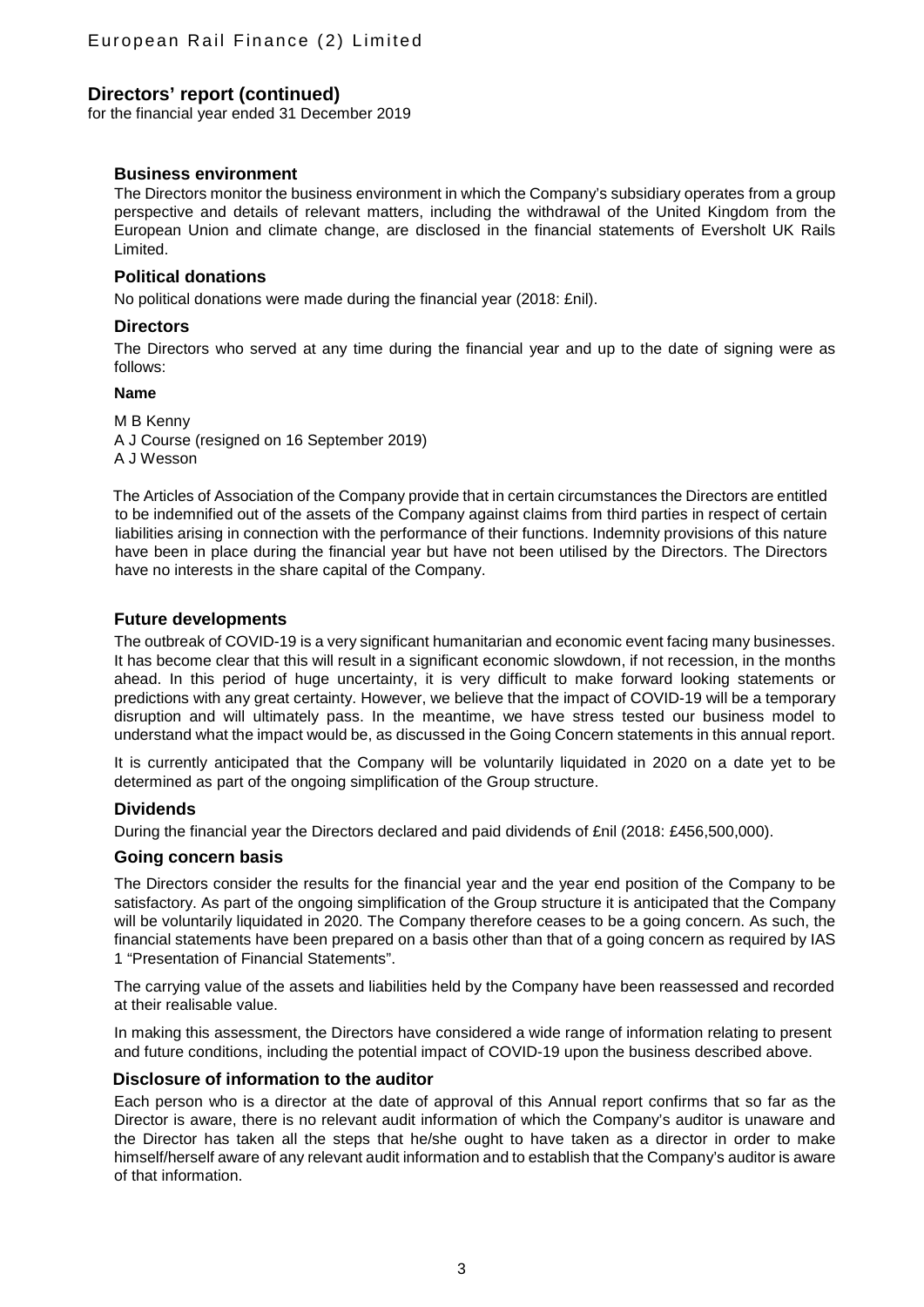## **Directors' report (continued)**

for the financial year ended 31 December 2019

## **Accounting records**

The Directors believe that they have complied with the requirements of Sections 281 to 285 of the Companies Act 2014 with regard to books of account by employing a service provider, which has appropriate expertise and provides adequate resources to the financial function. The accounting records of the Company are maintained primarily by Eversholt Rail Limited, 210 Pentonville Road, London N1 9JY and held by European Rail Finance (2) Limited, Riverside One, Sir John Rogerson's Quay, Dublin 2, D02 X576, Ireland.

The Directors acknowledge that they are responsible for securing the Company's compliance with relevant obligations.

#### **Auditor**

Pursuant to Section 383(2) of the Companies Act 2014, the Auditor will be deemed to be reappointed and Deloitte LLP will therefore continue in office.

Approved by the Board and signed on its behalf by:

Indeel

Director Director

**M B Kenny** A J Wesson **M B Kenny** 

Registered Office: Riverside One Sir John Rogerson's Quay Dublin 2, D02 X576 Ireland

27 April 2020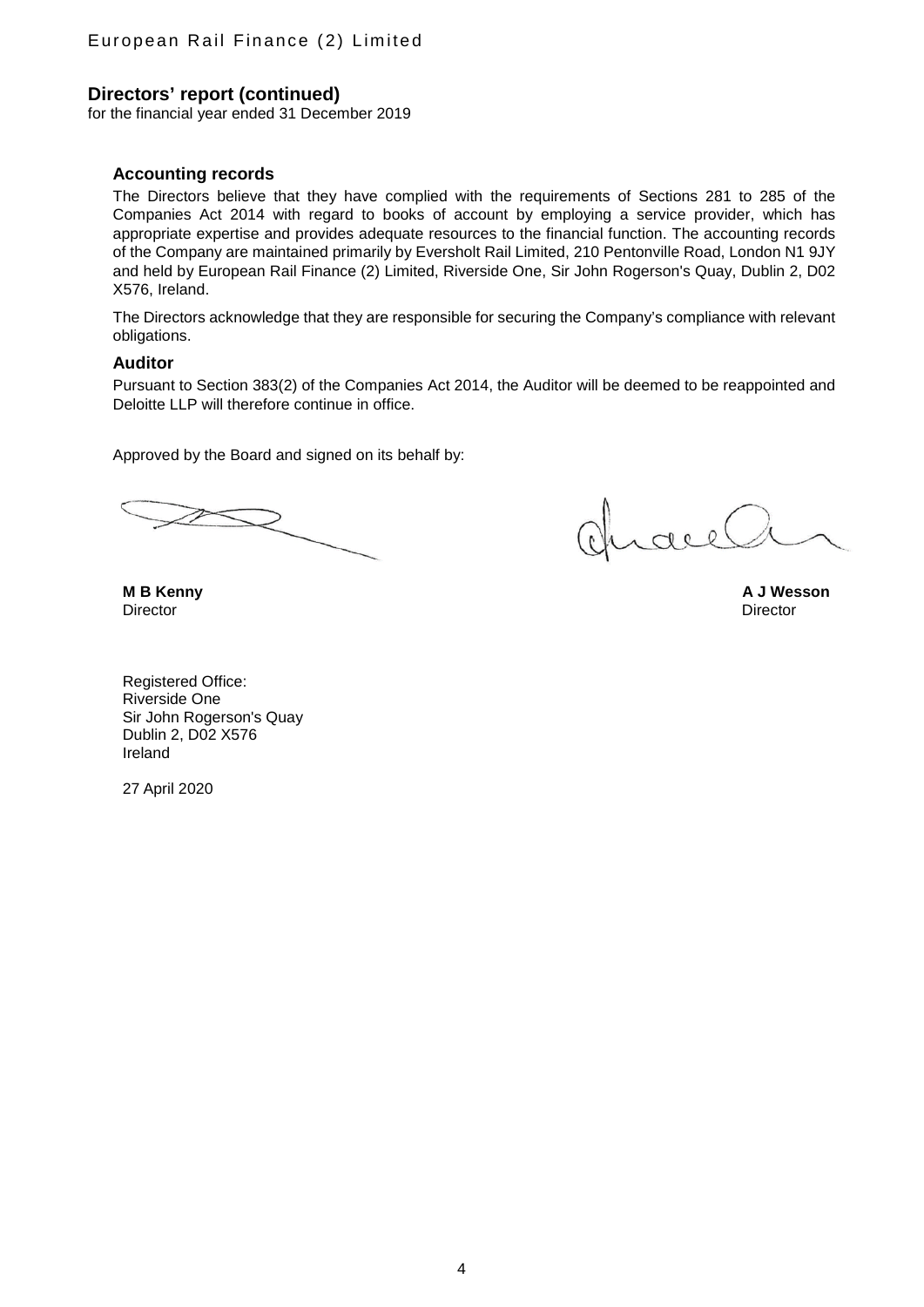## **Statement of Directors' responsibilities**

for the financial year ended 31 December 2019

The Directors are responsible for preparing the Annual report and financial statements in accordance with the Companies Act 2014.

Irish company law requires the Directors to prepare financial statements for each financial year. Under the law, the Directors have elected to prepare the financial statements in accordance with International Financial Reporting Standards ("IFRSs") as adopted by the European Union ("relevant financial reporting framework"). Under company law, the Directors must not approve the financial statements unless they are satisfied that they give a true and fair view of the assets, liabilities and financial position of the Company as at the financial year end date and of the profit or loss of the Company for the financial year and otherwise comply with the Companies Act 2014.

In preparing those financial statements, the Directors are required to:

- select suitable accounting policies for the Company Financial Statements and then apply them consistently;
- make judgements and estimates that are reasonable and prudent;
- state whether the financial statements have been prepared in accordance with the applicable accounting standards, identify those standards, and note the effect and the reasons for any material departure from those standards; and
- prepare the financial statements on a going concern basis unless it is inappropriate to presume that the Company will continue in business.

The Directors are responsible for ensuring that the Company keeps or causes to be kept adequate accounting records which correctly explain and record the transactions of the Company, enable at any time the assets, liabilities, financial position and profit or loss of the Company to be determined with reasonable accuracy, enable them to ensure that the financial statements and Directors' report comply with the Companies Act 2014 and enable the financial statements to be audited.

They are also responsible for safeguarding the assets of the Company and hence for taking reasonable steps for the prevention and detection of fraud and other irregularities.

Legislation in Ireland governing the preparation and dissemination of financial statements may differ from legislation in other jurisdictions. The Directors are responsible for the maintenance and integrity of the corporate and financial information included on the Company's website.

These financial statements have been approved by the Board of Directors on 27 April 2020 and were signed on its behalf by:

**M B Kenny A J Wesson**  Director Director

ndel

Registered Office: Riverside One Sir John Rogerson's Quay Dublin 2, D02 X576 Ireland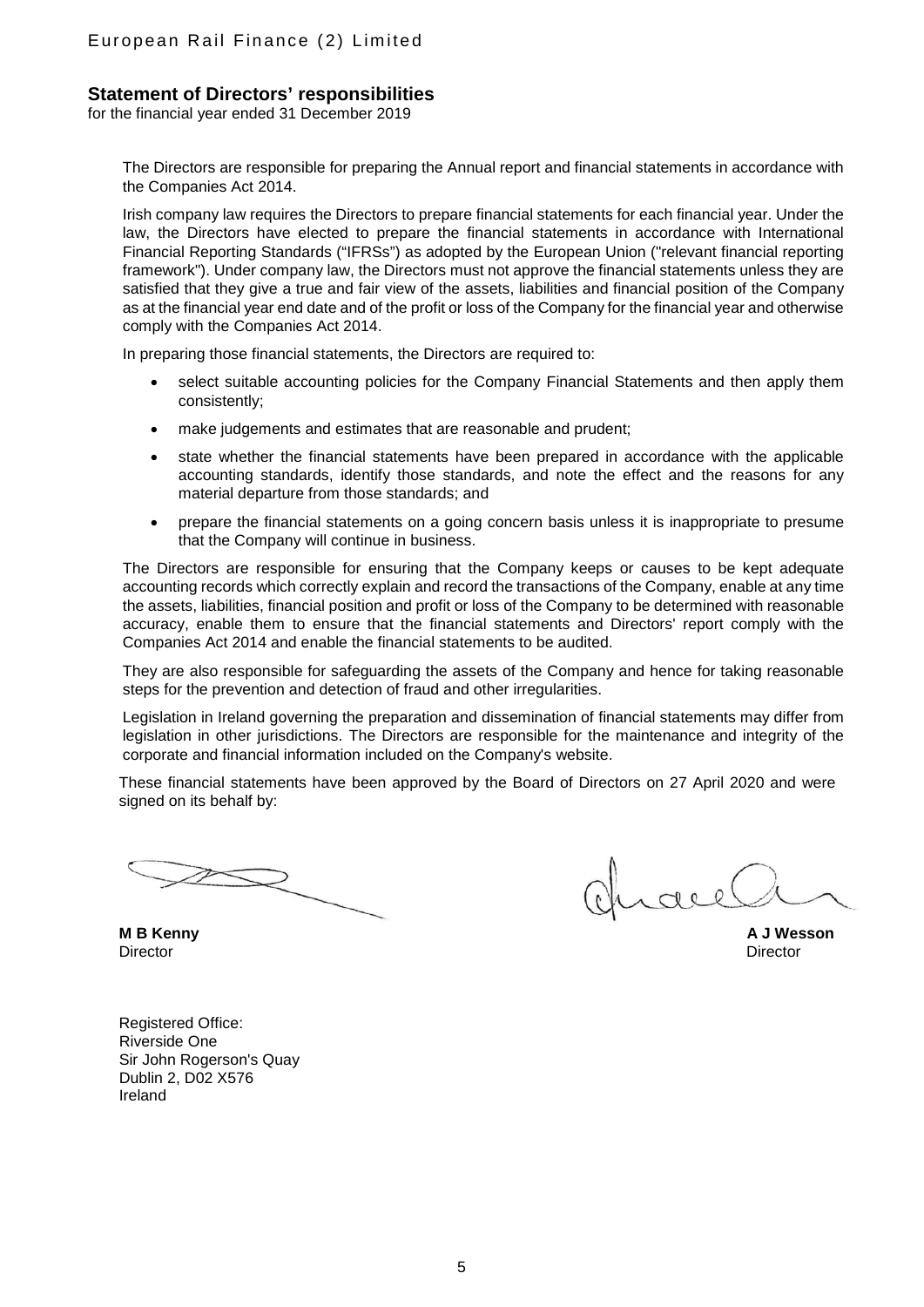## **Independent Auditor's report to the Members of European Rail Finance (2) Limited**

for the financial year ended 31 December 2019

#### **Report on the audit of the financial statements**

#### **Opinion on the financial statements of European Rail Finance (2) Limited (the "Company")**

In our opinion the financial statements:

- give a true and fair view of the assets, liabilities and financial position of the Company as at 31 December 2019 and of the result of the Company for the financial year then ended; and
- have been properly prepared in accordance with the relevant financial reporting framework and, in particular, with the requirements of the Companies Act 2014.

The financial statements we have audited comprise:

- the Income statement:
- the Statement of comprehensive income;
- the Statement of financial position;
- the Statement of cash flows;
- the Statement of changes in equity; and
- the related notes 1 to 16 including a summary of significant accounting policies as set out in note 3.

The relevant financial reporting framework that has been applied in their preparation is the Companies Act 2014 and IFRSs as adopted by the European Union ("the relevant financial reporting framework").

#### **Basis for opinion**

We conducted our audit in accordance with International Standards on Auditing (Ireland) ("ISAs (Ireland)") and applicable law. Our responsibilities under those standards are described below in the "*Auditor's responsibilities for the audit of the financial statements*" section of our report.

We are independent of the Company in accordance with the ethical requirements that are relevant to our audit of the financial statements in Ireland, including the Ethical Standard issued by the Irish Accounting and Auditing Supervisory Authority, and we have fulfilled our other ethical responsibilities in accordance with these requirements. We believe that the audit evidence we have obtained is sufficient and appropriate to provide a basis for our opinion.

#### **Emphasis of matter – Financial statements prepared other than on a going concern basis**

We draw attention to note 2.3 in the financial statements, which indicates that the financial statements have been prepared on a basis other than that of a going concern. Our opinion is not modified in respect of this matter.

#### **Other information**

The Directors are responsible for the other information. The other information comprises the information included in the Annual report, other than the financial statements and our auditor's report thereon. Our opinion on the financial statements does not cover the other information and, except to the extent otherwise explicitly stated in our report, we do not express any form of assurance conclusion thereon.

In connection with our audit of the financial statements, our responsibility is to read the other information and, in doing so, consider whether the other information is materially inconsistent with the financial statements or our knowledge obtained in the audit or otherwise appears to be materially misstated. If we identify such material inconsistencies or apparent material misstatements, we are required to determine whether there is a material misstatement in the financial statements or a material misstatement of the other information. If, based on the work we have performed, we conclude that there is a material misstatement of this other information, we are required to report that fact.

We have nothing to report in this regard.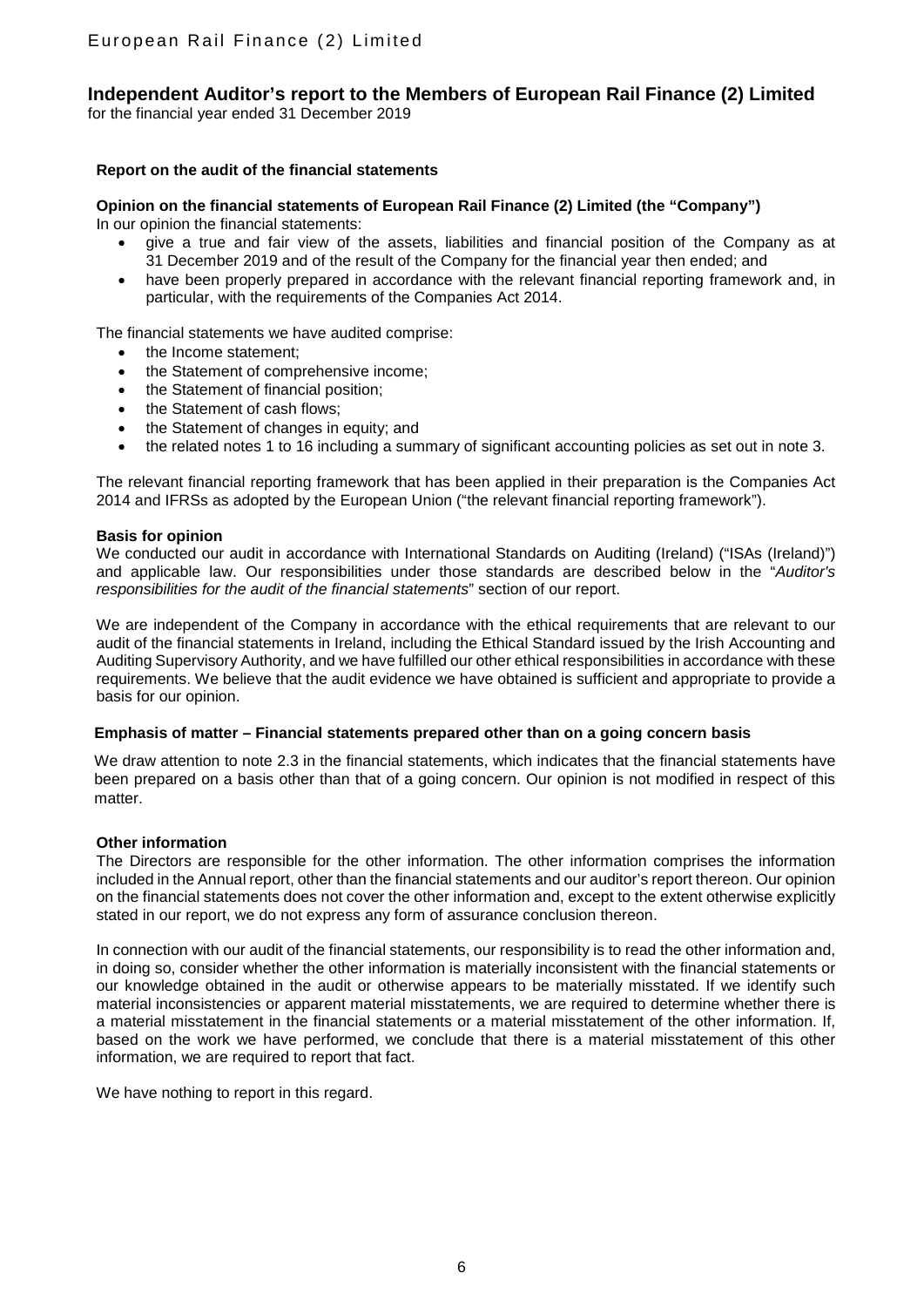## **Independent Auditor's report to the Members of European Rail Finance (2) Limited (continued)**

for the financial year ended 31 December 2019

#### **Responsibilities of directors**

As explained more fully in the Statement of Directors' responsibilities, the Directors are responsible for the preparation of the financial statements and for being satisfied that they give a true and fair view and otherwise comply with the Companies Act 2014, and for such internal control as the Directors determine is necessary to enable the preparation of financial statements that are free from material misstatement, whether due to fraud or error.

In preparing the financial statements, the Directors are responsible for assessing the Company's ability to continue as a going concern, disclosing, as applicable, matters related to going concern and using the going concern basis of accounting unless the Directors either intend to liquidate the Company or to cease operations, or have no realistic alternative but to do so.

#### **Auditor's responsibilities for the audit of the financial statements**

Our objectives are to obtain reasonable assurance about whether the financial statements as a whole are free from material misstatement, whether due to fraud or error, and to issue an auditor's report that includes our opinion. Reasonable assurance is a high level of assurance, but is not a guarantee that an audit conducted in accordance with ISAs (Ireland) will always detect a material misstatement when it exists. Misstatements can arise from fraud or error and are considered material if, individually or in the aggregate, they could reasonably be expected to influence the economic decisions of users taken on the basis of these financial statements.

As part of an audit in accordance with ISAs (Ireland), we exercise professional judgement and maintain professional scepticism throughout the audit. We also:

- Identify and assess the risks of material misstatement of the financial statements, whether due to fraud or error, design and perform audit procedures responsive to those risks, and obtain audit evidence that is sufficient and appropriate to provide a basis for our opinion. The risk of not detecting a material misstatement resulting from fraud is higher than for one resulting from error, as fraud may involve collusion, forgery, intentional omissions, misrepresentations, or the override of internal control.
- Obtain an understanding of internal control relevant to the audit in order to design audit procedures that are appropriate in the circumstances, but not for the purpose of expressing an opinion on the effectiveness of the Company's internal control.
- Evaluate the appropriateness of accounting policies used and the reasonableness of accounting estimates and related disclosures made by the Directors.
- Conclude on the appropriateness of the Directors' use of the going concern basis of accounting and, based on the audit evidence obtained, whether a material uncertainty exists related to events or conditions that may cast significant doubt on the Company's ability to continue as a going concern. If we conclude that a material uncertainty exists, we are required to draw attention in our auditor's report to the related disclosures in the financial statements or, if such disclosures are inadequate, to modify our opinion. Our conclusions are based on the audit evidence obtained up to the date of the auditor's report. However, future events or conditions may cause the Company (or where relevant, the Group) to cease to continue as a going concern.
- Evaluate the overall presentation, structure and content of the financial statements, including the disclosures, and whether the financial statements represent the underlying transactions and events in a manner that achieves fair presentation.

We communicate with those charged with governance regarding, among other matters, the planned scope and timing of the audit and significant audit findings, including any significant deficiencies in internal control that the auditor identifies during the audit.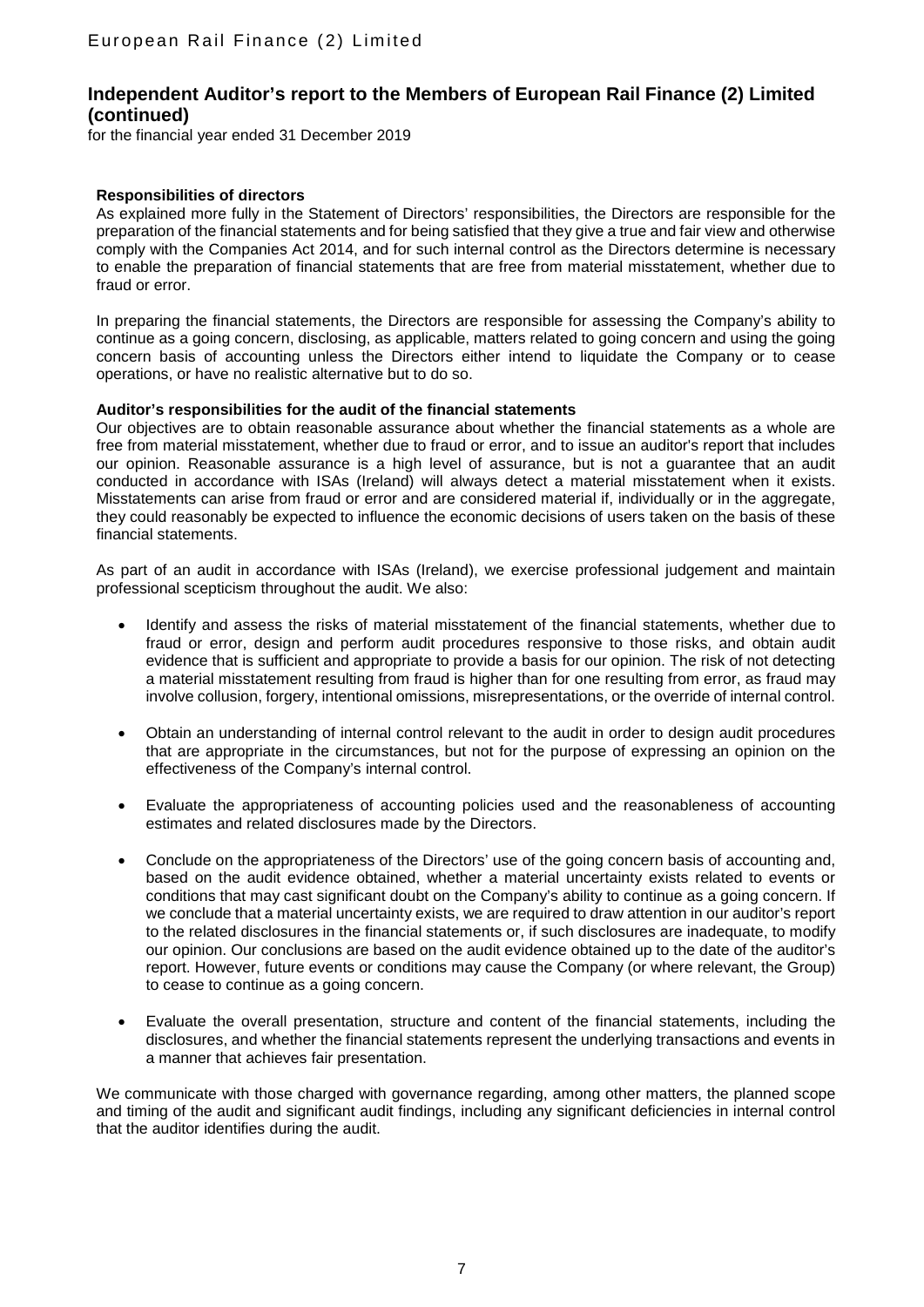## **Independent Auditor's report to the Members of European Rail Finance (2) Limited (continued)**

for the financial year ended 31 December 2019

## **Auditor's responsibilities for the audit of the financial statements (continued)**

This report is made solely to the Company's members, as a body, in accordance with Section 391 of the Companies Act 2014. Our audit work has been undertaken so that we might state to the Company's members those matters we are required to state to them in an auditor's report and for no other purpose. To the fullest extent permitted by law, we do not accept or assume responsibility to anyone other than the Company and the Company's members as a body, for our audit work, for this report, or for the opinions we have formed.

## **Report on other legal and regulatory requirements**

#### **Opinion on other matters prescribed by the Companies Act 2014**

Based solely on the work undertaken in the course of the audit, we report that:

- We have obtained all the information and explanations which we consider necessary for the purposes of our audit.
- In our opinion the accounting records of the Company were sufficient to permit the financial statements to be readily and properly audited.
- The financial statements are in agreement with the accounting records.
- In our opinion the information given in the Directors' report is consistent with the financial statements and the Directors' report has been prepared in accordance with the Companies Act 2014.

#### **Matters on which we are required to report by exception**

Based on the knowledge and understanding of the Company and its environment obtained in the course of the audit, we have not identified material misstatements in the Directors' report.

We have nothing to report in respect of the provisions in the Companies Act 2014 which require us to report to you if, in our opinion, the disclosures of directors' remuneration and transactions specified by law are not made.

Maklon Clarest

Makhan Chahal ACA (Senior Statutory Auditor) For and on behalf of Deloitte LLP Statutory Auditor London United Kingdom

27 April 2020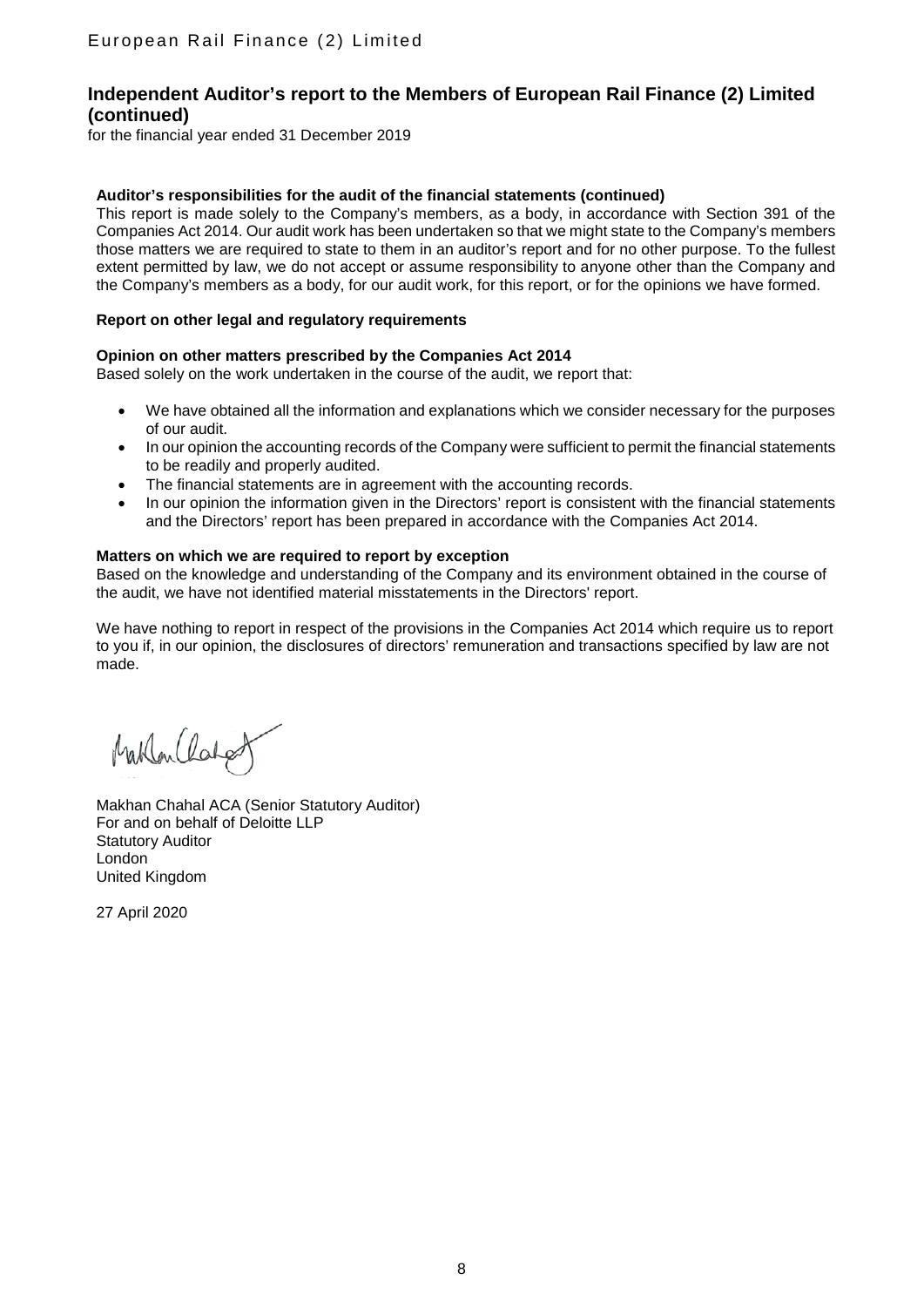## European Rail Finance (2) Limited

## **Income statement**

for the financial year ended 31 December 2019

|                             | <b>Note</b> | 2019<br>£'000 | 2018<br>£'000 |
|-----------------------------|-------------|---------------|---------------|
| Finance expense             | 5           | -             | (3,681)       |
| Administrative expense      | 6           | ٠             |               |
| Loss before tax             |             | -             | (3,688)       |
| Income tax credit           |             | ٠             | 679           |
| Loss for the financial year |             |               | (3,009)       |

The notes on pages 13 to 21 form an integral part of these financial statements.

## **Statement of comprehensive income**

for the financial year ended 31 December 2019

There has been no comprehensive income and expense other than the result for the financial year as shown above (2018: £nil).

The financial statements were approved by the Board of Directors and authorised for issue on 27 April 2020. They were signed on its behalf by:

 $\mathbb{Z}^{\!\times}$ 

Indee

**M B Kenny A J Wesson** Director Director

Company registration number IR510311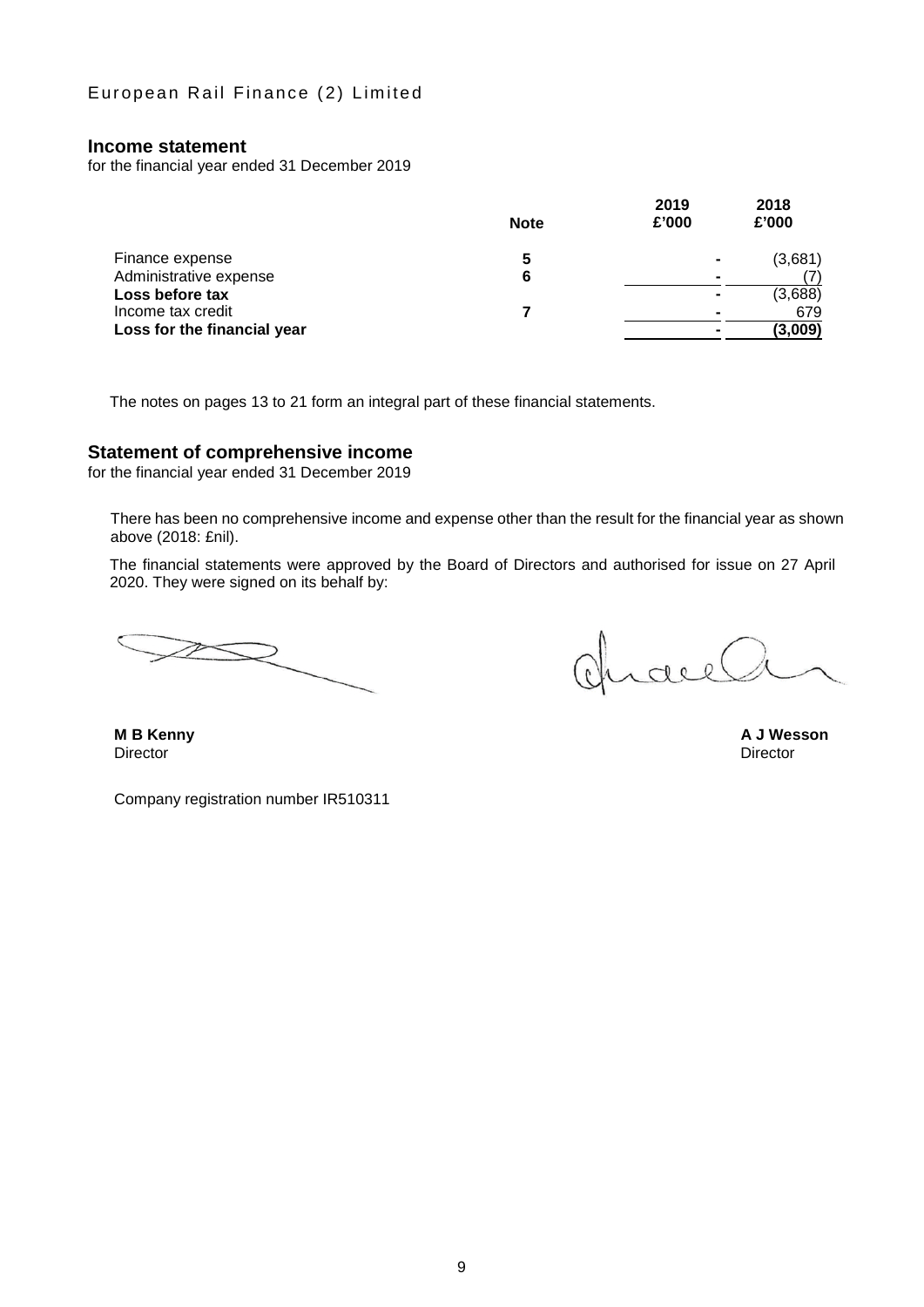## **Statement of financial position**

as at 31 December 2019

|                                                             | <b>Note</b> | 2019   | 2018   |
|-------------------------------------------------------------|-------------|--------|--------|
| <b>Assets</b>                                               |             | £'000  | £'000  |
| <b>Non-current assets</b>                                   |             |        |        |
| Investment in subsidiary                                    | 8           | 22,195 | 22,195 |
| <b>Current assets</b>                                       |             |        |        |
| Current tax                                                 |             |        | 1,268  |
| <b>Total assets</b>                                         |             | 22,195 | 23,463 |
|                                                             |             |        |        |
| <b>Liabilities and equity</b><br><b>Current liabilities</b> |             |        |        |
| Trade and other payables                                    |             | 1      | 5      |
| <b>Borrowings</b>                                           | 9           | 19,902 | 21,166 |
|                                                             |             | 19,903 | 21,171 |
| <b>Total liabilities</b>                                    |             | 19,903 | 21,171 |
|                                                             |             |        |        |
| <b>Equity</b>                                               |             |        |        |
| Share capital                                               | 11          |        |        |
| Capital contributions                                       |             |        |        |
| Retained earnings                                           |             | 2,292  | 2,292  |
| <b>Total equity</b>                                         |             | 2,292  | 2,292  |
| <b>Total equity and liabilities</b>                         |             | 22,195 | 23,463 |

The notes on pages 13 to 21 form an integral part of these financial statements.

The financial statements were approved by the Board of Directors and authorised for issue on 27 April 2020. They were signed on its behalf by:

chard

Director Director

**M B Kenny A J Wesson**<br>Director **A J Wesson** 

Company registration number IR510311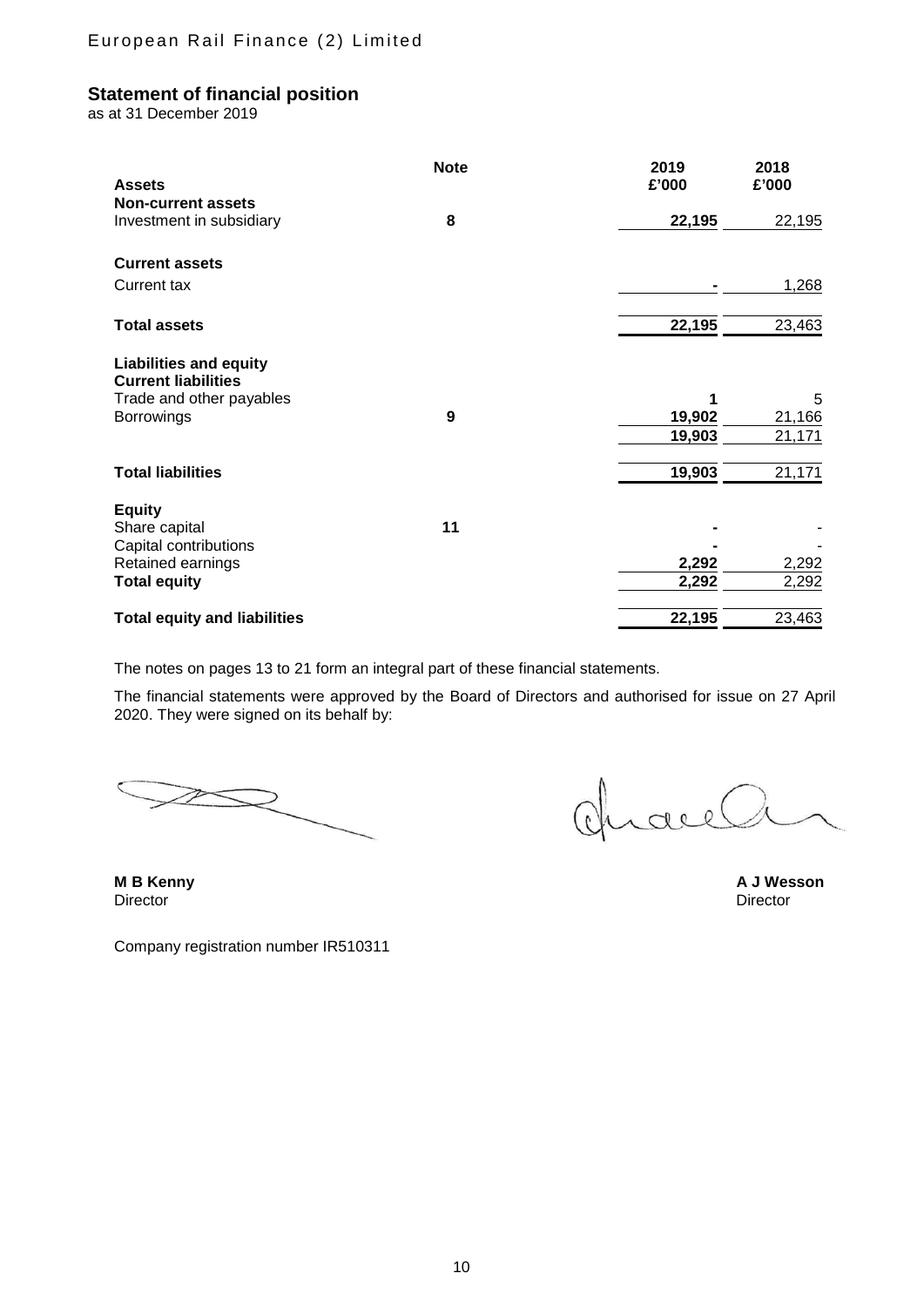## **Statement of cash flows**

for the financial year ended 31 December 2019

|                                                                                                       | <b>Note</b> | 2019<br>£'000 | 2018<br>£'000     |
|-------------------------------------------------------------------------------------------------------|-------------|---------------|-------------------|
| Cash flow from operating activities                                                                   |             |               |                   |
| Loss before tax                                                                                       |             |               | (3,688)           |
| Adjustments for:                                                                                      |             |               |                   |
| - Finance expense                                                                                     | 5           |               | 3,681             |
| Operating cash flow before changes in working capital                                                 |             |               | $\left( 7\right)$ |
| (Decrease)/increase in trade and other payables                                                       |             | (4)           | 5                 |
| Cash flow utilised in operating activities                                                            |             | (4)           | (2)               |
| Tax group relief received                                                                             |             | 1,268         | 20                |
| Net cash generated by operating activities                                                            |             | 1,264         | 18                |
| Cash flow from investing activities<br>Dividends received – part recovery of investment in subsidiary |             |               | 490,000           |
| Net cash generated by investing activities                                                            |             |               | 490,000           |
| Cash flow from financing activities                                                                   |             |               |                   |
| Movement in intercompany loan with Eversholt Rail Limited                                             | 10          | (1, 264)      | (33,518)          |
| Dividend paid                                                                                         |             |               | (456,500)         |
| Net cash utilised in financing activities                                                             |             | (1, 264)      | (490,018)         |
| Net movement in cash and cash equivalents                                                             |             |               |                   |
| Cash and cash equivalents at beginning of the financial year                                          |             |               |                   |
| Cash and cash equivalents at end of the financial year                                                |             |               |                   |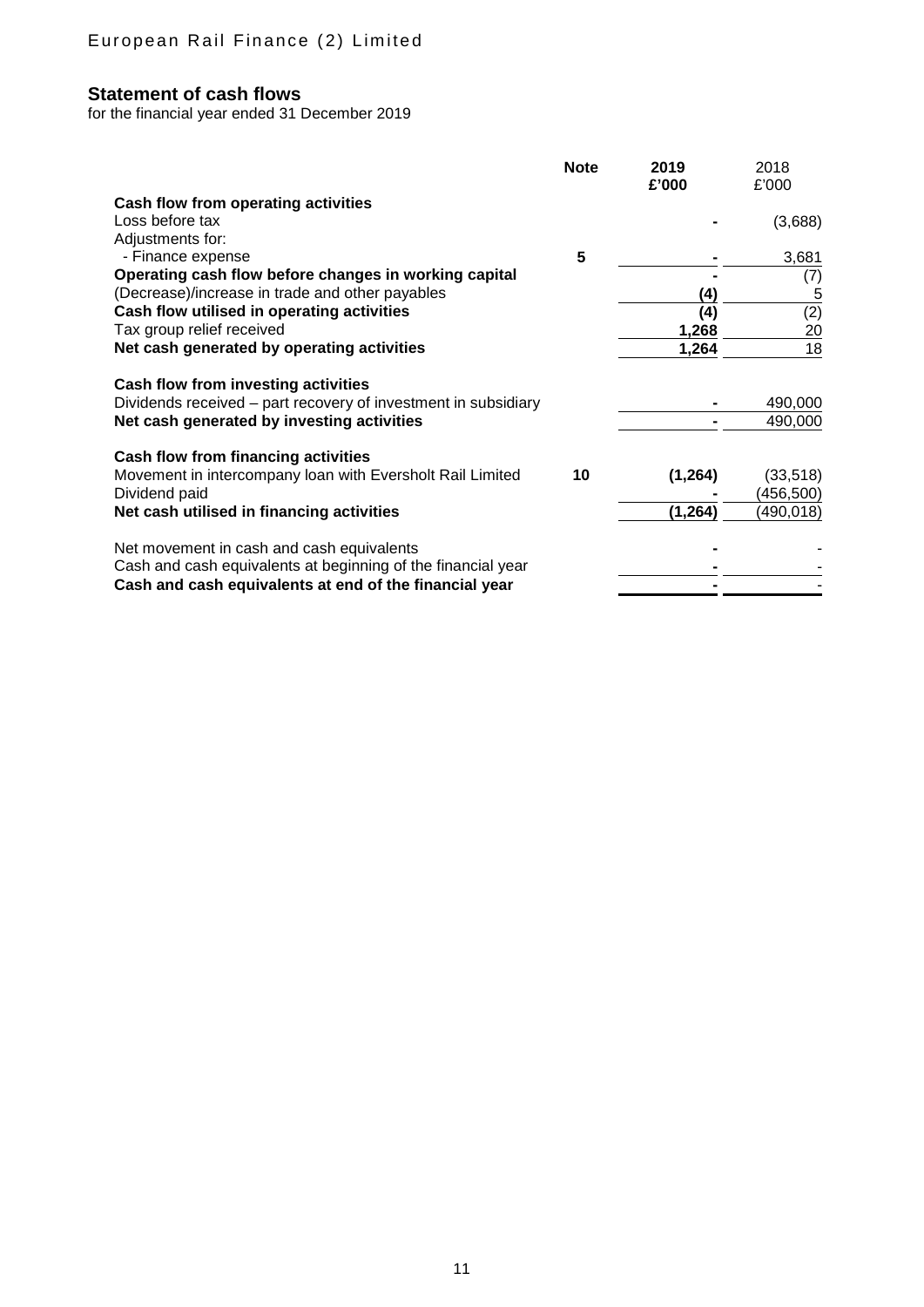## **Statement of changes in equity**

for the financial year ended 31 December 2019

|                                    | <b>Note</b> | <b>Share</b><br>capital<br>£'000 | <b>Capital</b><br>contributions<br>£'000 | <b>Retained</b><br>earnings<br>£'000 | Total<br>equity<br>£'000 |
|------------------------------------|-------------|----------------------------------|------------------------------------------|--------------------------------------|--------------------------|
| Balance at 1 January 2018          |             |                                  | 431.500                                  | 30,301                               | 461,801                  |
| Total comprehensive expense        |             |                                  |                                          | (3,009)                              | (3,009)                  |
| Dividends paid                     | 4           |                                  | (431,500)                                | (25,000)                             | (456,500)                |
| <b>Balance at 31 December 2018</b> |             | $\blacksquare$                   |                                          | 2,292                                | 2,292                    |
| Total comprehensive income         |             |                                  |                                          |                                      |                          |
| Dividends paid                     | 4           |                                  |                                          |                                      |                          |
| <b>Balance at 31 December 2019</b> |             | $\blacksquare$                   |                                          | 2,292                                | 2,292                    |

During the financial year the Company paid a dividend of £nil per share (2018: £456,500,000 per share).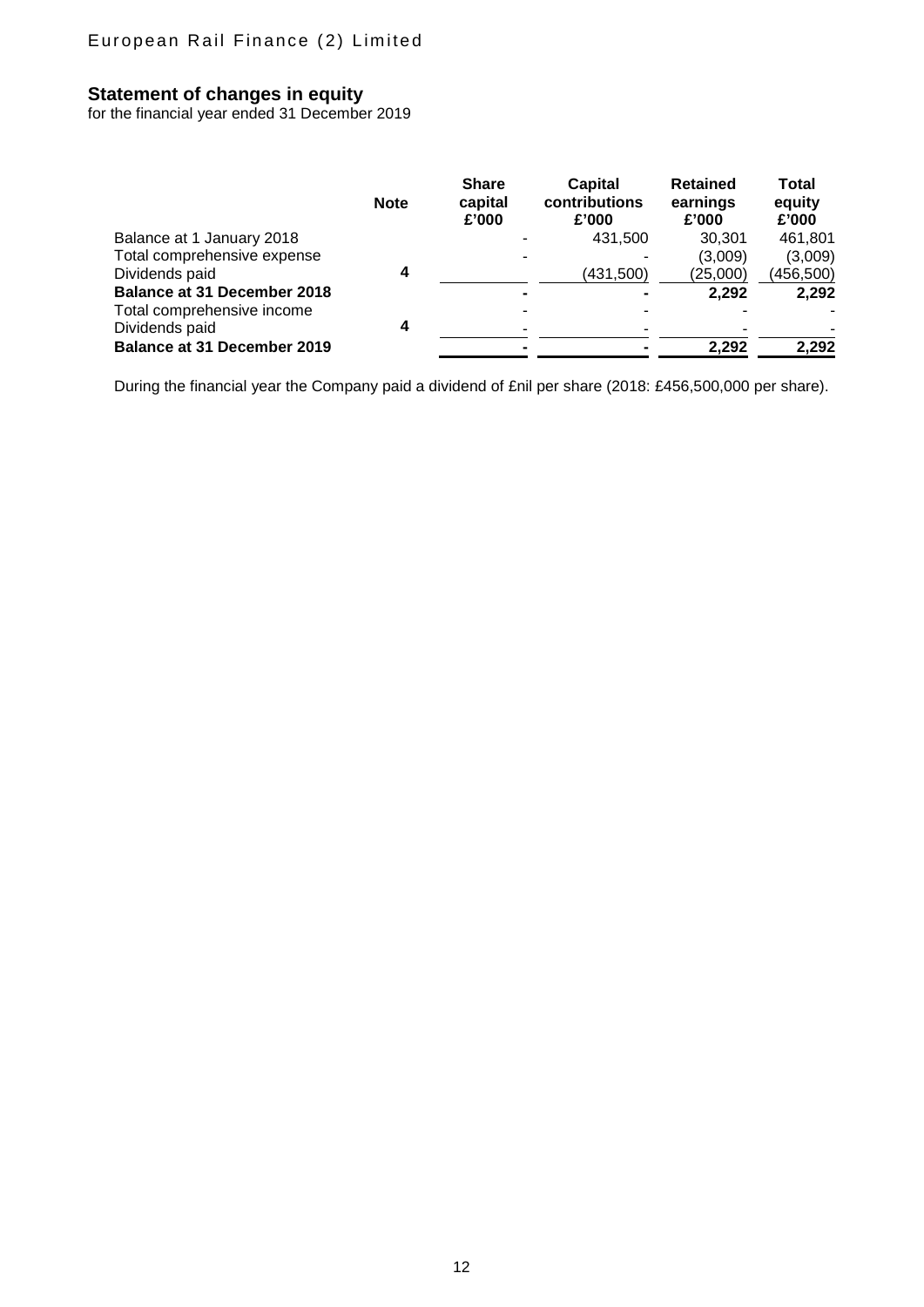## **Notes to the annual financial statements**

for the financial year ended 31 December 2019

## **1. General Information**

European Rail Finance (2) Limited, is a private company incorporated in the Republic of Ireland under the Companies Act 2014 and is limited by shares (see note 11). The registered office of the Company is Riverside One, Sir John Rogerson's Quay, Dublin 2, D02 X576.

The place of central management and control of the Company is based in the UK, where the Company is tax resident.

## **2. Basis of Preparation**

These financial statements are presented in sterling being the Company's functional currency. All amounts have been rounded to the nearest thousand, unless otherwise indicated.

The Company is exempt from the requirement to prepare consolidated financial statements by section 293 of the Companies Act 2014. These financial statements present information about the Company as an individual undertaking.

#### i**2.1 Compliance with IFRSs**

The financial statements of the Company have been prepared on the historical cost basis. These financial statements have been prepared in accordance with IFRSs as issued by the International Accounting Standards Board ("IASB") and as endorsed by the European Union ("EU"). EU-endorsed IFRSs may differ from IFRSs as issued by the IASB if, at this point in time, new or amended IFRSs have not been endorsed by the EU. At 31 December 2019, there were no unendorsed standards effective for the financial year ended 31 December 2019 affecting these financial statements, and there was no difference between IFRSs endorsed by the EU and IFRSs issued by the IASB in terms of their application to the Company. Accordingly, the financial statements of the Company for the financial year ended 31 December 2019 are prepared in accordance with IFRSs as issued by the IASB and endorsed by the EU.

IFRSs comprise accounting standards issued by the IASB and its predecessor body as well as interpretations issued by the IFRS Interpretations Committee and its predecessor body.

#### **2.2 Standards and Interpretations issued by the IASB**

During the financial year, the Company adopted the following interpretations and amendments to standards which had no material effect on the financial statements:

- Amendments to IAS 19: Plan Amendment, Curtailment or Settlement;
- Amendments to IAS 28: Long-term Interests in Associates and Joint Ventures;
- IFRIC 23 Uncertainty over Income Tax Treatments;
- Amendments to IFRS 9: Prepayment Features with Negative Compensation;
- Annual Improvements to IFRS Standards 2015-2017 Cycle; and
- IFRS 16 Leases.

At 31 December 2019, a number of standards and amendments to standards have been issued by the IASB, which are not effective for the Company's financial statements as at 31 December 2019. The following adopted IFRSs have been issued but have not been applied by the Company in these financial statements. They are applicable for periods beginning on or after 1 January 2020 and are not anticipated to have a material impact on the financial statements:

- Amendments to IFRS 3 Business Combinations;
- Amendments to IFRS 9, IAS 39 and IFRS 7: Interest Rate Benchmark Reform;
- Amendments to IAS 1 and IAS 8: Definition of Material; and
- Amendments to References to the Conceptual Framework in IFRS Standards.

#### **2.3 Going concern**

The Company's business activities, together with the factors likely to affect its future development, performance and position as well as the financial position of the Company, its cash flows, liquidity position and the borrowing facilities, are described in the Directors' Report.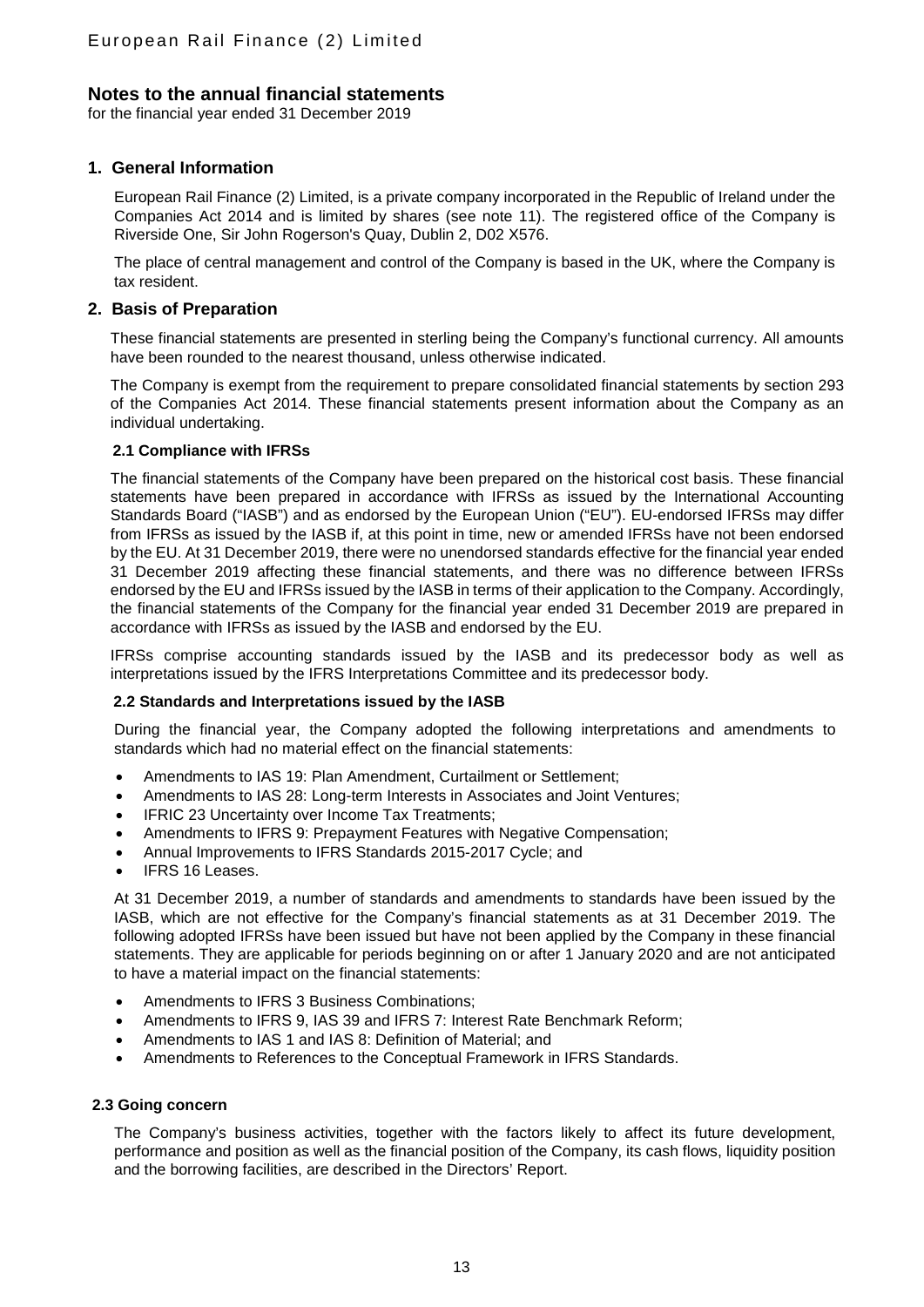for the financial year ended 31 December 2019

## **2. Basis of Preparation (continued)**

#### **2.3 Going concern (continued)**

In addition, note 13 to the financial statements includes the Company's objectives, policies and processes for managing its capital; its financial risk management objectives; details of its financial instruments; and its exposures to credit risk and liquidity risk.

These financial statements have been prepared on a going concern basis which presumes that the Company has adequate resources to remain in operation and that the Directors intend it to do so for at least one year from the date of the financial statements are signed. The Company is part of a larger group and participates in the Group's centralised treasury arrangements and so shares banking arrangements with its parent and fellow subsidiaries. The Company is expected to continue to be in a position to obtain finance via intercompany loans to operate for the foreseeable future. In completing this analysis the Directors have considered the commitment and ability of the Group to continue provide such finance.

Notwithstanding the extraordinary circumstances brought about by the COVID-19 crisis, the Directors are satisfied at this stage that the Company and Group's forecasts and projections, taking into account reasonable possible changes in trading performance and other uncertainties, together with the Group's cash position and access to the revolving credit facility show that the Company and Group are able to operate within its current facilities for the foreseeable future. However, given the recent COVID-19 pandemic, which has seen widespread humanitarian and economic disruption across the globe, a degree of operational disruption has inevitably been experienced across the Group and alternative working practices have been introduced in mitigation.

COVID-19 will cause widespread economic disruption but its impact should be temporary. The Group has reasonable diversity within its revenue streams and is supported by the UK Government's Emergency Management Arrangements which guarantee funds to its customers, the Train Operating Companies, which underpin the Group's revenues for the period to September 2020. Notwithstanding this, the Directors have materially increased their stress testing to assess the impact that a realistic worse case COVID-19 downside scenario would have. Under this realistic worse case, the Group would remain within borrowing covenants and continue to be able provide financing to its subsidiaries including the Company. The loss of revenue should not impact on the Group's longer-term prospects once business returns to normal. For this reason, the Directors have concluded that it is appropriate to prepare the financial statements on a going concern basis. As part of the ongoing simplification of the Group structure it is anticipated that the Company will be voluntarily liquidated in 2020. The Company therefore ceases to be a going concern. As such the financial statements have been prepared on a basis other than that of a going concern as required by IAS 1 "Presentation of Financial Statements".

## **3. Summary of significant accounting policies**

The principal accounting policies adopted are set out below and have been applied consistently to all years presented in these financial statements, except where noted in relation to standards implemented for the first time in 2019.

## **3.1 Finance expense**

Finance expense for all interest bearing non-derivative financial instruments is recognised in "Finance expense" in the Income statement using the effective interest rate method. The effective interest rate method is a way of calculating the amortised cost of a financial asset or a financial liability and of allocating the interest income or expense over the relevant financial years.

The effective interest rate is the rate that exactly discounts estimated future cash receipts or payments through the expected life of the financial instrument or, where appropriate, a shorter period, to the net carrying amount of the financial asset or financial liability on initial recognition. When calculating the effective interest rate, the Company estimates cash flows considering all contractual terms of the financial instrument but excluding future credit losses.

The calculation includes all amounts paid or received by the Company that are an integral part of the effective interest rate of a financial instrument, including transaction costs and all other premiums or discounts.

Finance expense also includes interest payable in relation to derivative instruments.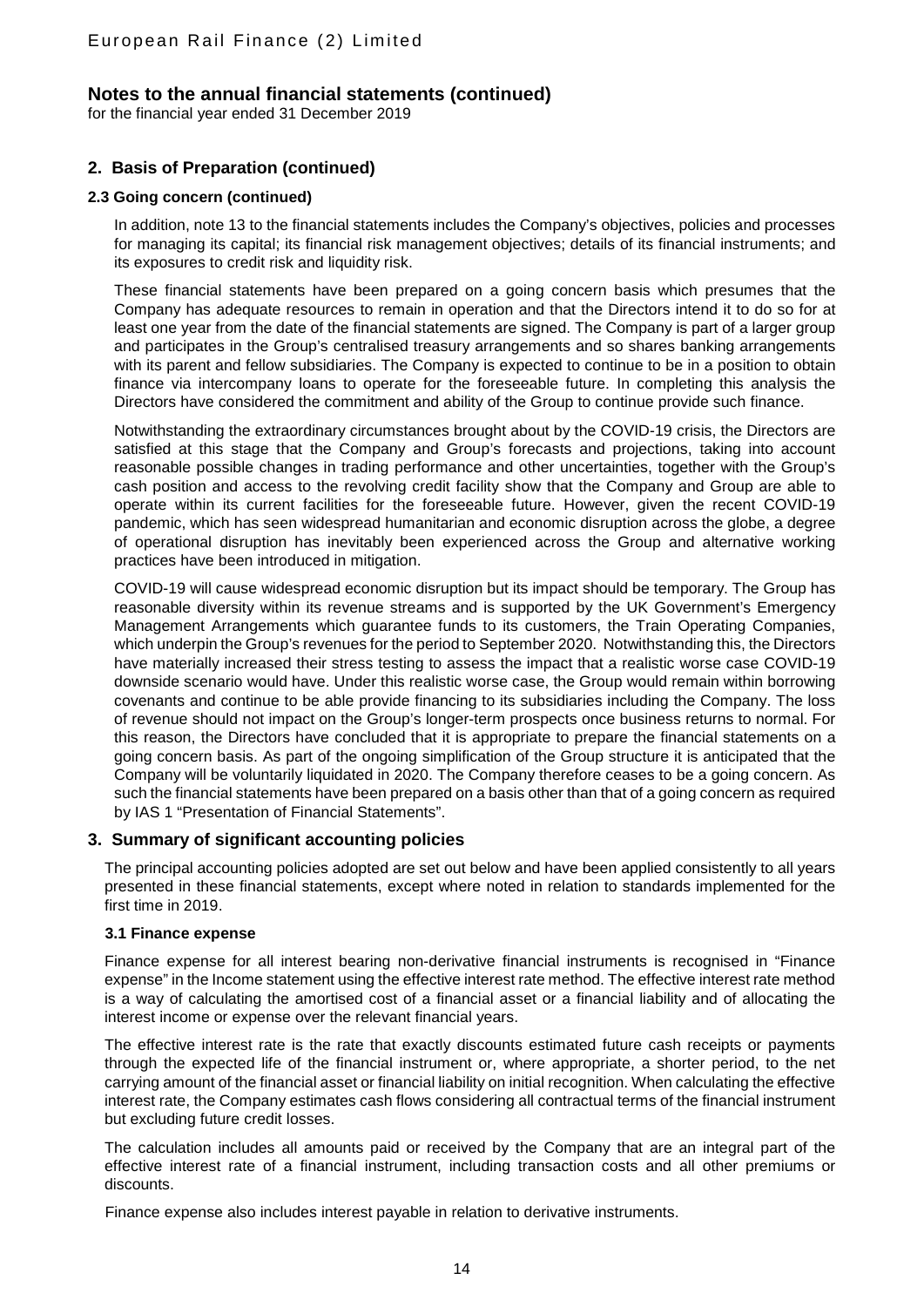for the financial year ended 31 December 2019

## **3. Summary of significant accounting policies (continued)**

#### **3.2 Income tax**

Income tax comprises current tax and is recognised in the Income statement.

Current tax is the tax expected to be payable on the taxable loss for the financial year, calculated using tax rates enacted or substantively enacted by the end of the financial year and any adjustment to tax payable in respect of previous financial years. Current tax assets and liabilities are offset when the Company intends to settle on a net basis and the legal right to offset exists.

#### **3.3 Foreign currencies**

Transactions in foreign currencies are recorded in the functional currency at the rate of exchange prevailing on the date of the transaction.

Monetary assets and liabilities denominated in foreign currencies are translated into the functional currency at the rate of exchange ruling at the end of the financial year. Any resulting exchange differences are included in the Income statement.

Non-monetary assets and liabilities that are measured at historical cost in a foreign currency are translated into the functional currency using the rate of exchange at the date of the initial transaction. Non-monetary assets and liabilities measured at fair value in a foreign currency are translated into the functional currency using the rate of exchange at the date the fair value was determined.

#### **3.4 Dividend income**

Dividend income from investments is recognised when the right to receive payment is established.

#### **3.5 Subsidiaries**

The Company classifies investments in entities which it controls as subsidiaries. The Company's investments in subsidiaries are stated at cost being the fair value at acquisition date less any impairment losses. Any impairment loss recognised in prior years shall be reversed through the Income statement if, and only if, there has been a change in the estimates used to determine the recoverable amount of the investment in the subsidiary since the last impairment loss was recognised.

#### **3.6 Financial instruments**

Financial assets and liabilities are recognised in the Company's Statement of financial position when the Company becomes a party to the contractual provisions of the instrument.

#### **Classification and measurement**

Financial assets are classified and measured by reference to the business model in which assets are managed and their cash flow characteristics.

The Company holds the following class of financial instruments:

#### **Financial liabilities**

Financial liabilities are initially measured at fair value less any transaction costs that are directly attributable to the purchase or issue. Subsequent to initial recognition, financial liabilities are measured at amortised cost using the effective interest rate method. The Company derecognises the financial liability when the obligations specified in the contract expire, are discharged or cancelled.

#### **Determination of fair value**

All financial instruments are recognised initially at fair value. In the normal course of business, the fair value of a financial instrument on initial recognition is the transaction price (that is, the fair value of the consideration paid or received).

Subsequent to initial recognition, the fair values of financial instruments measured at fair value that are quoted in active markets are based on bid prices for assets held and offer prices for liabilities issued. When independent prices are not available, fair values are determined by using valuation techniques which refer to observable market data. These include comparison to similar instruments where market observable prices exist, discounted cash flow analysis and other valuation techniques commonly used by market participants.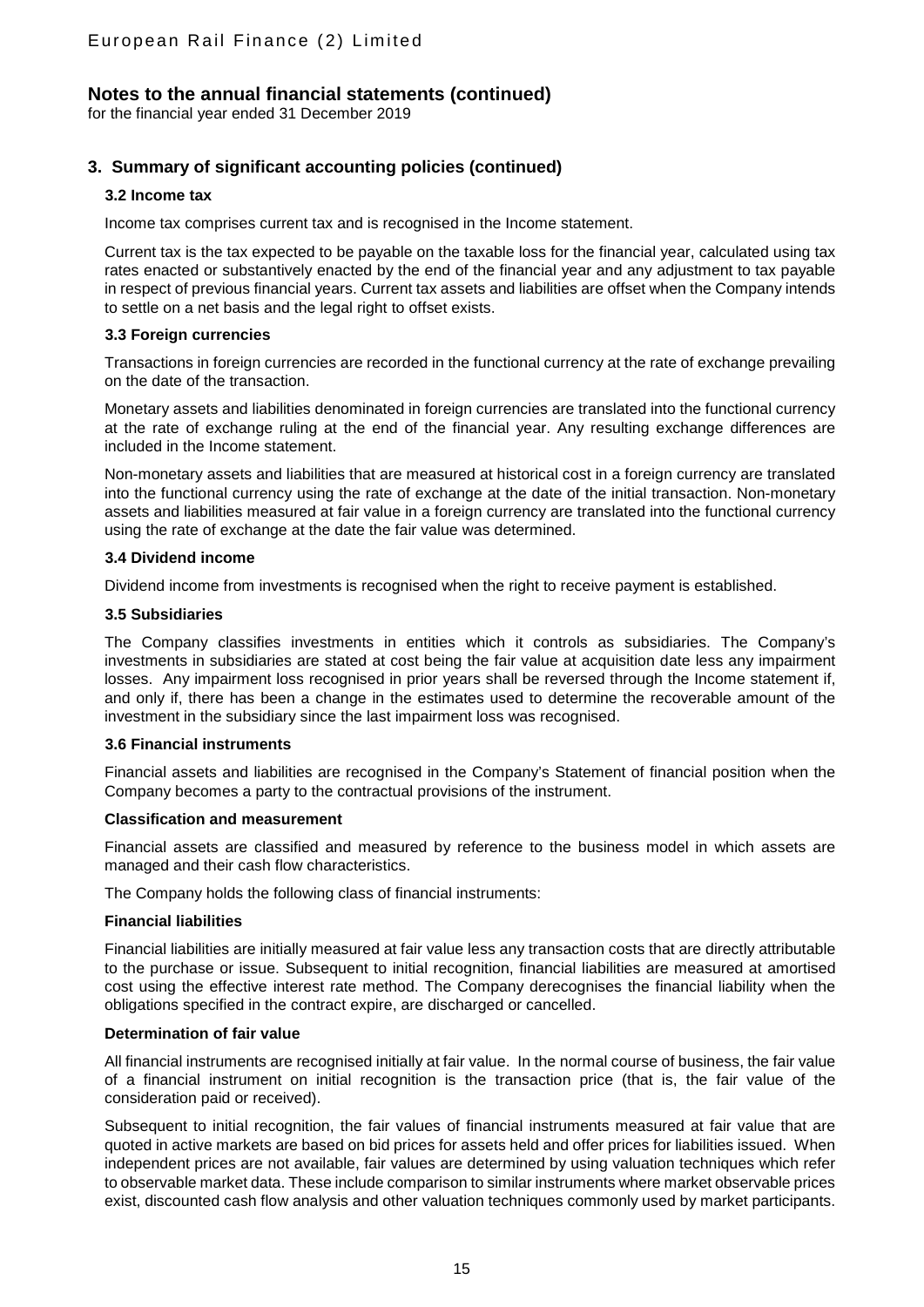for the financial year ended 31 December 2019

## **3. Summary of significant accounting policies (continued)**

#### **3.6 Financial instruments (continued)**

Where relevant, fair values are calculated by discounting future cash flows on financial instruments, using equivalent current interest rates.

#### **3.7 Statement of cash flows**

The Statement of cash flows has been prepared on the basis that, with the exception of tax related transactions which are classified under 'Operating activities', movements in intercompany balances are shown under the heading of 'Financing activities'. Such movements arise ultimately from the Company's financing activities, through which the Company will acquire resources intended to generate future income and cash flows.

#### **3.8 Share capital**

Shares are classified as equity when there is no contractual obligation to transfer cash or other financial assets.

Dividends payable in relation to equity shares are recognised as a liability in the financial year in which they are declared.

#### **3.9 Use of judgements, estimates and assumptions**

In the application of the Company's accounting policies, management are required to make judgements, estimates and assumptions about the carrying amounts of assets and liabilities. The estimates and associated assumptions are based on historical experience and other factors that are considered to be relevant. Actual results may differ from those estimates.

There are no accounting policies that are deemed critical to the Company's results and financial position, in terms of materiality of the items to which the policy is applied, which involve a high degree of judgement and estimation. There are no sources of estimation uncertainty that have a significant risk of causing a material adjustment to the carrying amounts of assets and liabilities within the next financial year.

## **4. Dividends**

During the financial year the Company paid dividends of £nil to European Rail Finance Holdings Limited (2018: £456,500,000).

## **5. Finance expense**

|                                            | 2019<br>£'000 | 2018<br>£'000 |
|--------------------------------------------|---------------|---------------|
| Interest payable to Eversholt Rail Limited |               | (3,681)       |

Finance expense represents interest charged in relation to financial liabilities carried at amortised cost.

## **6. Administrative expense**

Administrative expense includes the following: **2019 2018 £'000 £'000**  Fees payable to the Company's auditor for the audit of the Company's annual financial statements **-** (6)

In 2019 audit fees of £6,000 were borne by another group entity.

The Company has no employees and hence no staff costs (2018: nil).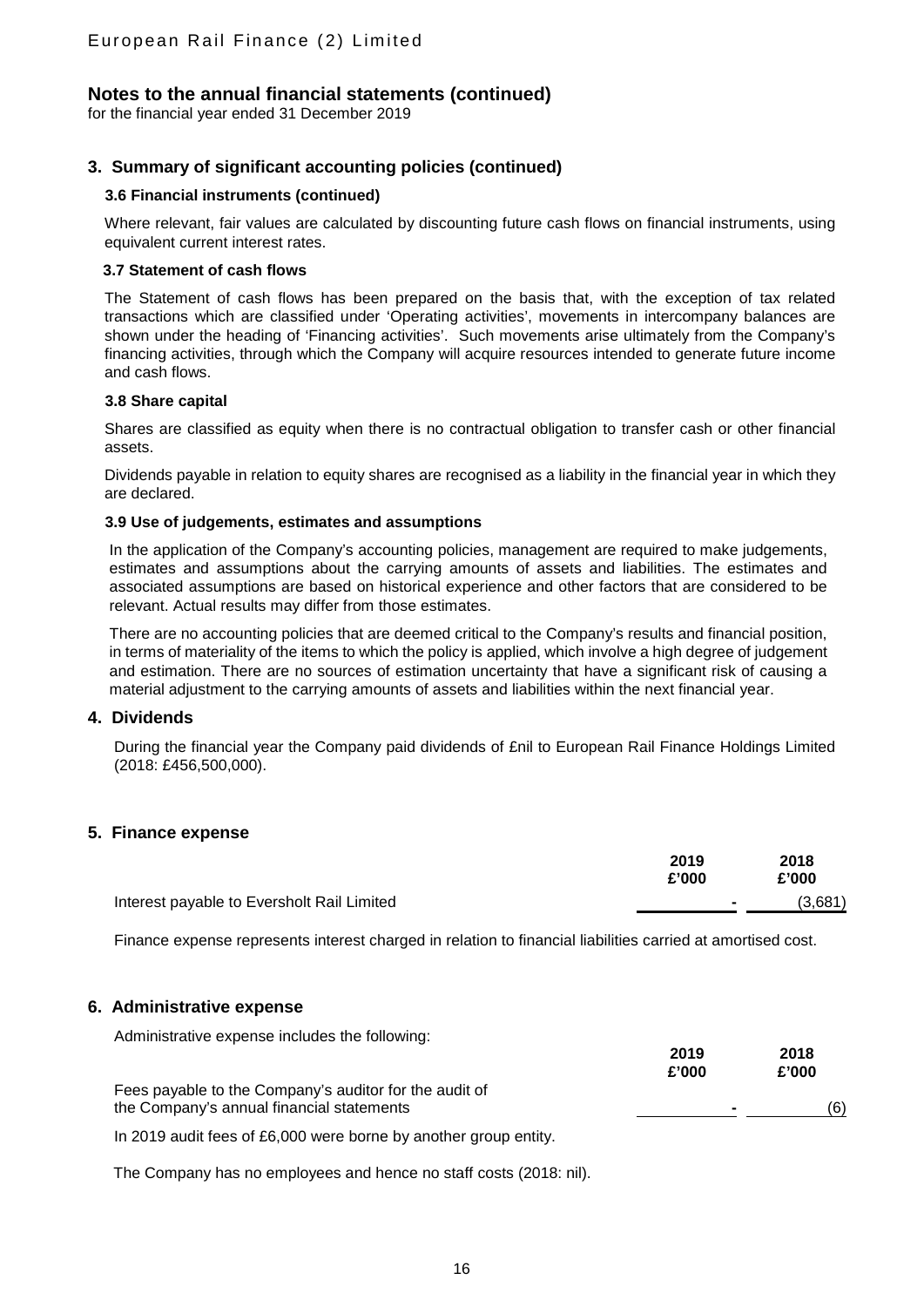for the financial year ended 31 December 2019

## **6. Administrative expense (continued)**

The Directors have been paid by another group undertaking, Eversholt Rail Limited. No specific charge has been made to the Company in this regard, therefore, the Directors' remuneration is £nil (2018: £nil) and all disclosures relating to sections 305 and 306 of Companies Act 2014 are £nil (2018: £nil).

## **7. Income tax credit**

|                                         | 2019<br>£'000  | 2018<br>£'000 |
|-----------------------------------------|----------------|---------------|
| <b>Current tax</b><br>Income tax credit | $\blacksquare$ | 679           |

The UK corporation tax rate for the year ended 31 December 2019 and 31 December 2018 was 19%.

The following table reconciles the tax credit which would apply if results had been taxed at the UK corporation tax rate:

|                                                    | 2019  | 2018  |
|----------------------------------------------------|-------|-------|
|                                                    | £'000 | £'000 |
| Loss before tax                                    |       | 3.688 |
| Taxation at corporation tax rate of 19% (2018:19%) |       | 701   |
| Prior financial year adjustment                    |       | (22)  |
| Income tax credit                                  |       | 679   |

## **8. Investment in subsidiary**

|                     | 2019<br>£'000 | 2018<br>£'000 |
|---------------------|---------------|---------------|
| Cost at 31 December | 22,195        | 22,195        |

The subsidiary undertaking of the Company at the end of the financial year was:

| <b>Name of Undertaking</b>                                                                | <b>Class of</b><br><b>Capital</b> | <b>Country of</b><br><b>Incorporation business</b> | Tvpe of | Ownership<br>2019 | Percentage<br>2018 |
|-------------------------------------------------------------------------------------------|-----------------------------------|----------------------------------------------------|---------|-------------------|--------------------|
| European Rail Finance Limited                                                             | Ordinary<br><b>Shares</b>         | Ireland*                                           | Leasing | 100%              | 100%               |
| * Registered office: Riverside One, Sir John Rogerson's Quay, Dublin 2, D02 X576, Ireland |                                   |                                                    |         |                   |                    |
| The Company has no indirect subsidiaries.                                                 |                                   |                                                    |         |                   |                    |

## **9. Borrowings**

|                                          | 2019<br>£'000 | 2018<br>£'000 |
|------------------------------------------|---------------|---------------|
| <b>Current</b><br>Eversholt Rail Limited | 19,902        | 21,166        |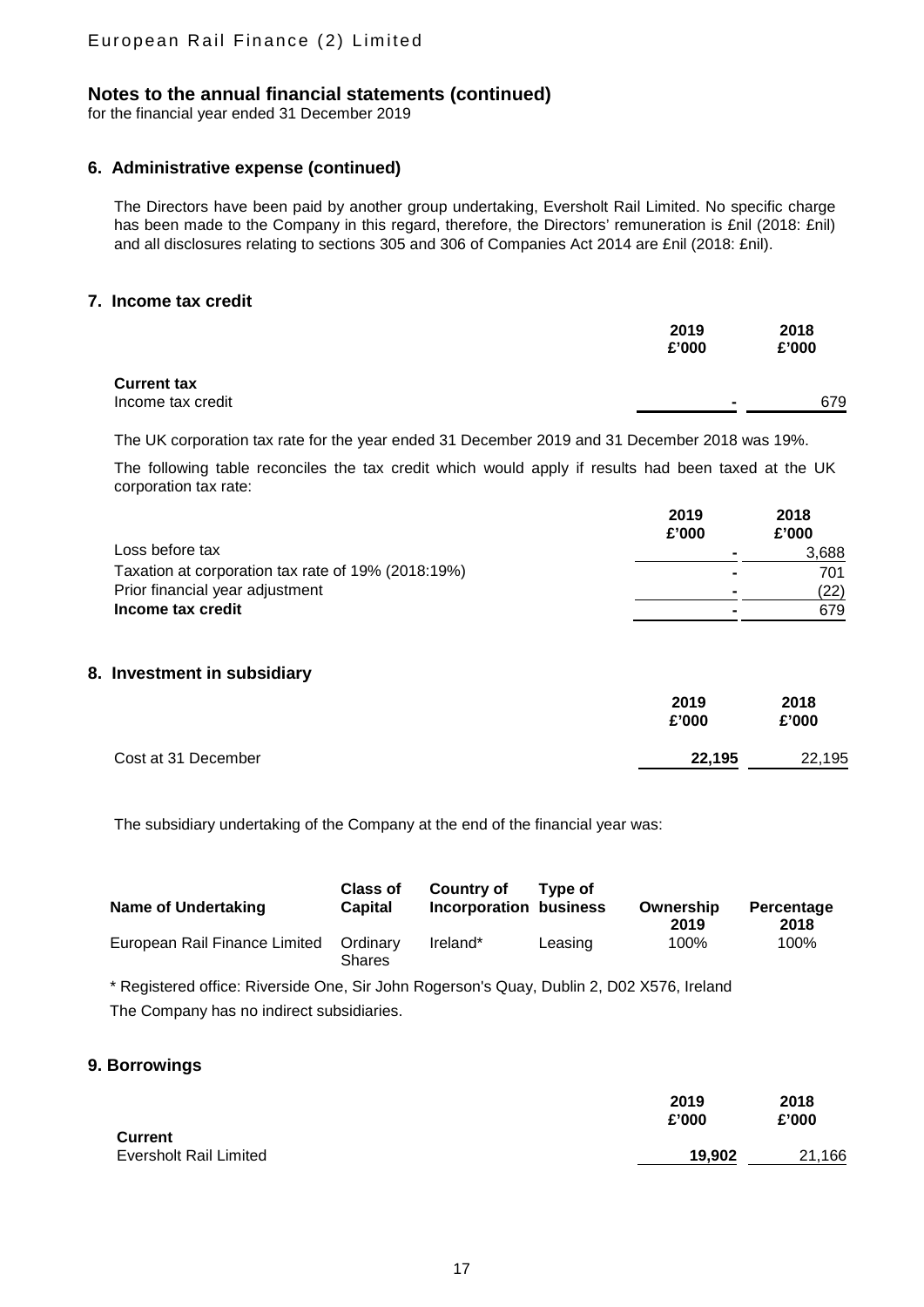for the financial year ended 31 December 2019

## **9. Borrowings (continued)**

The intercompany loan from Eversholt Rail Limited is repayable by 4 November 2023. Borrowing entities may prepay and redraw loans until the repayment date. With effect from 1 January 2019, the borrowings carry no charge for interest. In 2018, interest rate on the borrowings was payable monthly at a floating rate, which substantially matched the rate of the Group's senior debt, plus margin.

The intercompany loan with Eversholt Rail Limited is presented as a current liability as it is anticipated that the Company will be voluntarily liquidated in 2020.

## **10. Reconciliation of liabilities arising from financing activities**

| 31 December 2019<br>Financing activities attributable to: | <b>As at 31</b><br><b>December</b><br>2018<br>£'000 | Non-cash<br>finance<br>expense<br>£'000 | Cash flows<br>payments<br>£'000 | <b>As at 31</b><br><b>December</b><br>2019<br>£'000 |
|-----------------------------------------------------------|-----------------------------------------------------|-----------------------------------------|---------------------------------|-----------------------------------------------------|
|                                                           |                                                     |                                         |                                 |                                                     |
| <b>Liabilities</b><br><b>Borrowings</b>                   | 21,166                                              |                                         | (1, 264)                        | 19,902                                              |
| 31 December 2018                                          | <b>As at 31</b><br><b>December</b><br>2017<br>£'000 | Non-cash<br>finance<br>expense<br>£'000 | Cash flows<br>payments<br>£'000 | <b>As at 31</b><br><b>December</b><br>2018<br>£'000 |
| Financing activities attributable to:                     |                                                     |                                         |                                 |                                                     |
| <b>Liabilities</b>                                        |                                                     |                                         |                                 |                                                     |
| <b>Borrowings</b>                                         | 51,003                                              | 3,681                                   | (33, 518)                       | 21,166                                              |
| 11. Share capital                                         |                                                     |                                         |                                 |                                                     |
| <b>Authorised</b>                                         |                                                     |                                         | 2019<br>£'000                   | 2018<br>£'000                                       |
| 100,000,000 ordinary shares of £1 each                    |                                                     |                                         | 100,000                         | 100,000                                             |
| Issued, allotted, called up and fully paid                |                                                     |                                         |                                 |                                                     |
| 1 Ordinary share of £1                                    |                                                     |                                         | 1                               | 1                                                   |

The holder of the ordinary share is entitled to attend and vote at annual general meetings and receive dividends as and when declared.

## **12. Fair value of financial assets and liabilities**

There are no material differences between the carrying value and the fair value of financial assets and liabilities as at 31 December 2019 and 31 December 2018.

#### **13. Risk management**

The Company is exposed to the risk of diminution in the value of the investment in its subsidiary. The Company also has exposure to the following types of risk arising from its use of financial instruments: capital risk, liquidity risk and market risk. Market risk includes foreign exchange risk and interest rate risk.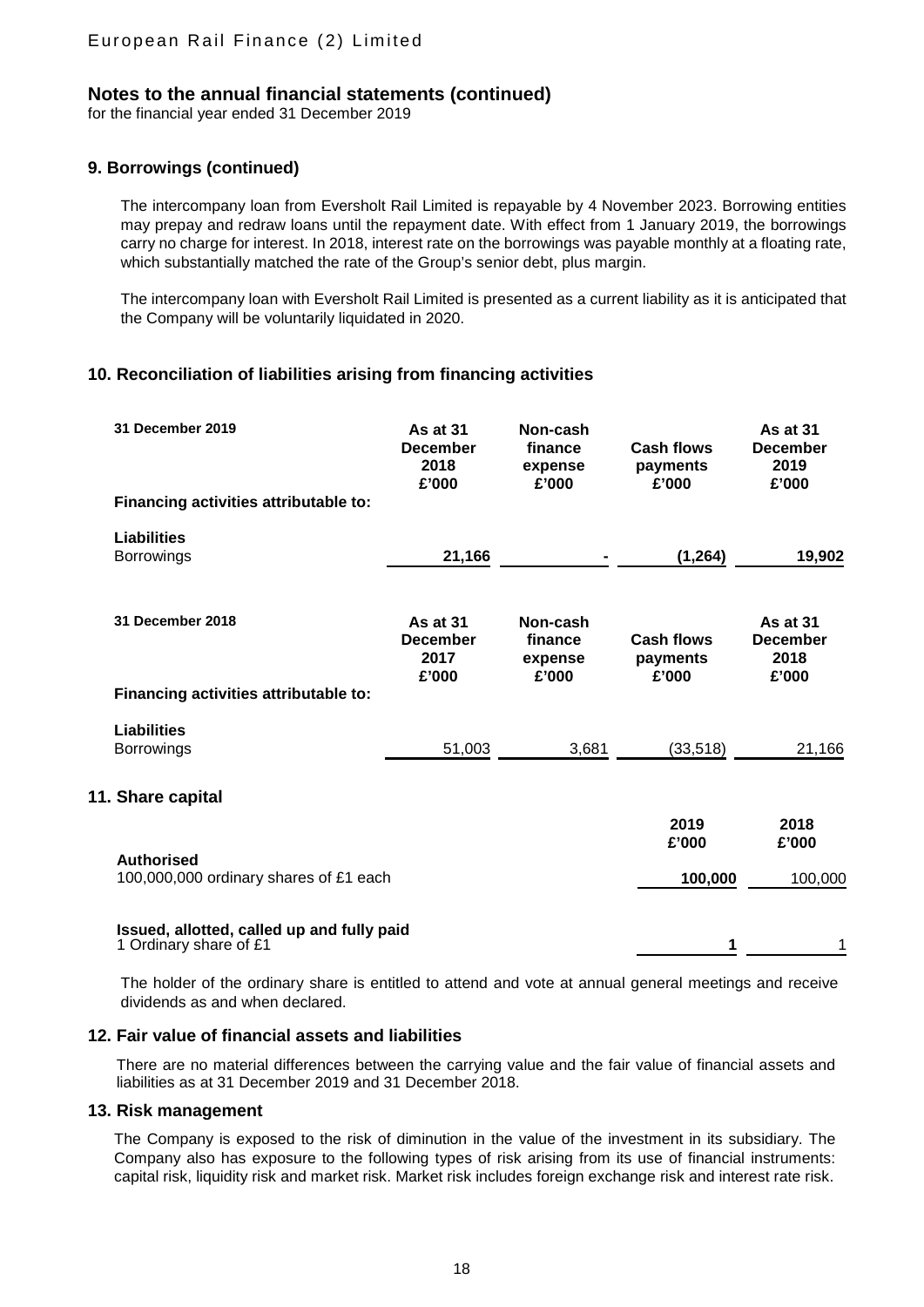for the financial year ended 31 December 2019

#### **13. Risk management (continued)**

Sources of estimation uncertainty that have a significant risk of causing a material adjustment to the carrying amounts of assets and liabilities within the next financial year are disclosed in note 3.9.

The management of all risks which are significant, together with the quantitative disclosures not already included elsewhere in the financial statements, is described in this note.

#### **Capital risk management**

Consideration is given to the availability, cost and risks associated with each class of capital.

The Capital structure of the Company consists principally of borrowings from another group undertaking and equity from its immediate parent.

The Company is not subject to any externally imposed capital requirements.

#### **Liquidity risk management**

Liquidity risk is the risk that the Company will not be able to meet its financial obligations as they fall due. The Company monitors its cash flow requirements on a daily basis and compares expected cash flow obligations with expected cash flow receipts to ensure they are appropriately aligned. Cash is managed on a consolidated basis across the Group which enables the Company to borrow funds from another group undertaking to meet any shortfall. Conversely, the Company lends any surplus funds to other group undertakings. Liquidity is further under-pinned by the ability of certain group undertakings to borrow under a £600m revolving credit facility which matures on 4 November 2023 and lend proceeds to the Company.

Undiscounted cash flows payable to meet financial liabilities are analysed below by their contractual due date, including estimated interest cash flows where appropriate:

|                                                  | Carrying<br>value<br>£'000 | Contractual<br>cash flows<br>£'000 | On demand<br>£'000 | Due within<br>1 Year<br>£'000 | Due between<br>1-5 years<br>£'000 | Due after 5<br>vears<br>£'000 |
|--------------------------------------------------|----------------------------|------------------------------------|--------------------|-------------------------------|-----------------------------------|-------------------------------|
| 31 December 2019<br><b>Financial liabilities</b> |                            |                                    |                    |                               |                                   |                               |
| Amortised cost                                   |                            |                                    |                    |                               |                                   |                               |
| Trade and other payables                         |                            |                                    |                    |                               |                                   |                               |
| Borrowings                                       | 19,902                     | 19,902                             |                    |                               | 19,902                            |                               |
|                                                  | 19,903                     | 19,903                             |                    |                               | 19,902                            |                               |
| <b>Total financial instruments</b>               | (19,903)                   | (19,903)                           |                    | (1)                           | (19,902)                          |                               |
|                                                  | Carrying<br>value<br>£'000 | Contractual<br>cash flows<br>£'000 | On demand<br>£'000 | Due within<br>1 Year<br>£'000 | Due between<br>1-5 years<br>£'000 | Due after 5<br>years<br>£'000 |
| 31 December 2018                                 |                            |                                    |                    |                               |                                   |                               |
| <b>Financial liabilities</b>                     |                            |                                    |                    |                               |                                   |                               |
| Amortised cost                                   |                            |                                    |                    |                               |                                   |                               |
| Trade and other payables                         | 5                          | 5                                  |                    | 5                             |                                   |                               |
| <b>Borrowings</b>                                | 21,166                     | 21,166                             |                    |                               | 21,166                            |                               |
|                                                  | 21,171                     | 21,171                             | ۰                  | 5                             | 21,166                            |                               |
| <b>Total financial instruments</b>               | (21,171)                   | (21, 171)                          |                    | (5)                           | (21, 166)                         |                               |

Undiscounted cash flows in respect of the intercompany loan with Eversholt Rail Limited include the principal amount of intercompany loans only, due to the uncertainty of intercompany movements and of interest estimation. Interest on intercompany loans is settled as part of intercompany cash movements. In the Statement of financial position, these borrowings have been presented as "Current Liabilities" on the basis that they expect to be the settled in 2020; in contrast, the above table shows maturity by contractual date and the comparative table has been restated accordingly.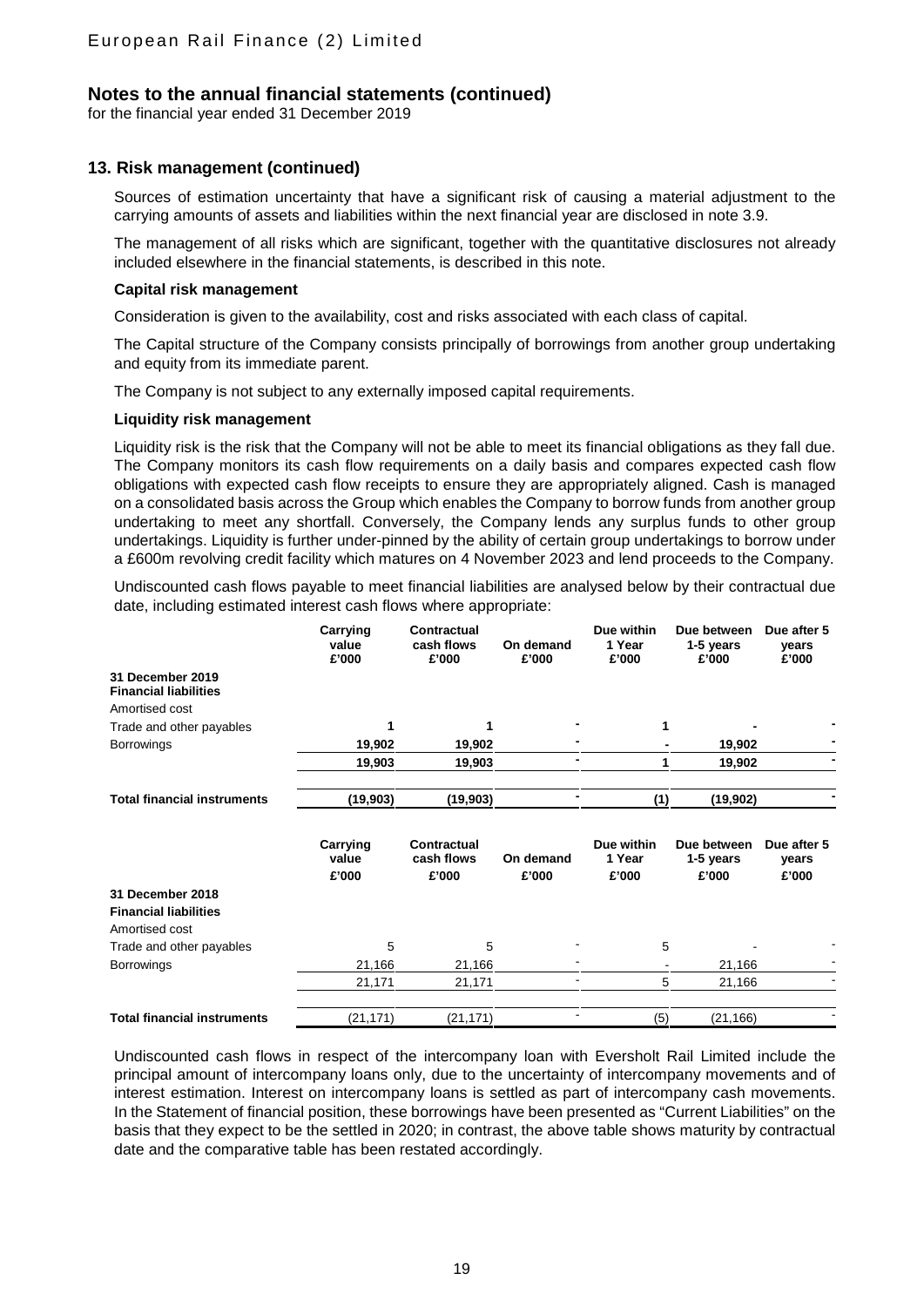for the financial year ended 31 December 2019

## **13. Risk management (continued)**

#### **Market risk management**

The Company is not exposed to foreign exchange risk on its financial assets or financial liabilities.

With effect from 1 January 2019, the Company has no exposure to fluctuations in interest rates. In 2018, the Company did have exposure and a 50 basis points increase in LIBOR would have resulted in an increase in intercompany interest expense of £59,000.

#### **Investment in subsidiary**

The Company monitors the performance of its subsidiary on an ongoing basis having regards to the environment in which it operates and the risk to which it is exposed.

#### **14. Related-party transactions**

#### **14.1 Identity of related parties**

The Company has related party relationships with its directors (refer page 3) and with other entities in the Eversholt UK Rails Group namely:

- Eversholt UK Rails Limited
- Eversholt UK Rails (Holding) Limited
- Eversholt Investment Limited
- European Rail Finance Limited
- Eversholt Rail Leasing Limited
- Eversholt Rail Holdings (UK) Limited (dissolved on 4 February 2020)
- Eversholt Finance Holdings Limited
- Eversholt Funding plc
- Eversholt Rail Limited
- Eversholt Depot Finance Limited
- Eversholt Rail (365) Limited (prior to 19 August 2019)
- European Rail Finance Holdings Limited

The Company has been informed by the former ultimate parent and controlling party, CK Hutchison Holdings Limited ("CKHH"), incorporated in the Cayman Islands, that by virtue of contractual arrangements entered into with other parties, with effect from 30 December 2019, it ceased to have a controlling interest in the Company and, as required by the applicable accounting standards, it has ceased accounting for the Company as a subsidiary from that date.

The results of the Company before 30 December 2019 are consolidated in the consolidated financial statements of CKHH. The Directors of the Company consider CKHH was the ultimate parent and controlling party prior to 30 December 2019.

In light of the above, the Directors of the Company consider the ultimate parent and controlling party from 30 December 2019 to be UK Rails S.A.R.L. incorporated in Luxembourg.

The parent undertaking of the largest and smallest group of undertakings for which group financial statements are drawn up and of which the Company is a member is Eversholt UK Rails Limited. The immediate parent company is European Rail Finance Holdings Limited.

Copies of the Group financial statements of Eversholt UK Rails Limited may be obtained from the following registered address:

210 Pentonville Road London N1 9JY United Kingdom